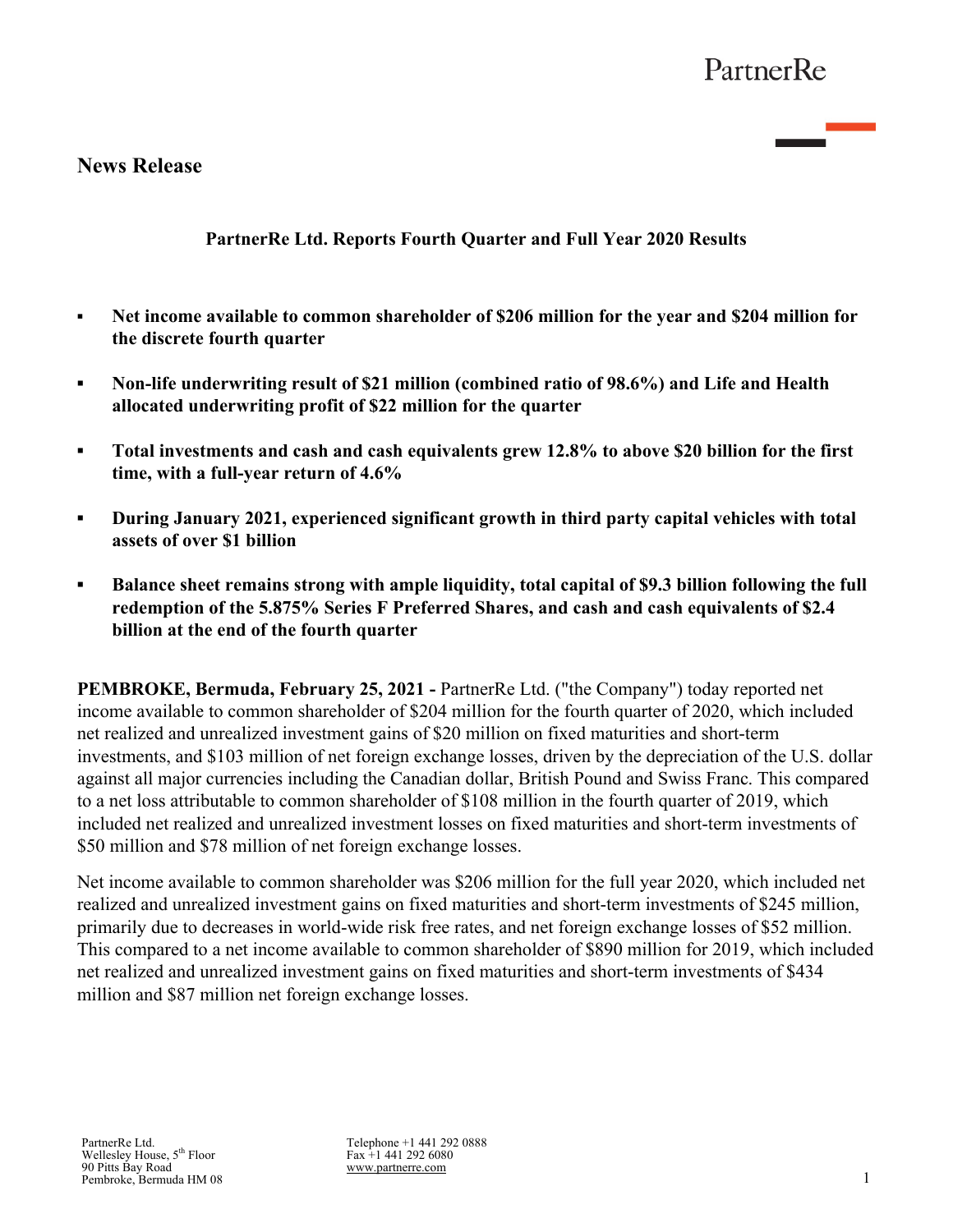# **News Release**

Commenting on results, PartnerRe President and Chief Executive Officer Jacques Bonneau commented, "The 2020 year brought exceptional challenges, and I am proud of our ability to remain resilient and deliver value to our clients, despite the ongoing COVID-19 pandemic and a record-breaking year of midsized weather events for the industry."

Mr. Bonneau continued: "The 2021 underwriting year has started on a very positive note, and we have remained focused on the continued execution of our strategies to improve profitability in our January renewals. We are seeing positive rate movement in most, if not all of our lines of business and have also achieved significant growth in our third party capital vehicles, with total assets over \$1 billion. We are positioned well by geographic and product line to capitalize on the improving underwriting environment and deliver value to our clients, capital partners and shareholder in the year ahead."

The COVID-19 pandemic and the related economic downturn is ongoing, and there continues to be significant uncertainty surrounding the full extent of the impact. The Company incurred \$397 million of pre-tax losses, net of retrocession and reinstatement premiums, as a direct result of COVID-19 and the related effects of the economic downturn during the full year 2020, with the majority of the losses classified as incurred but not reported (IBNR) reserves. This is inclusive of \$31 million of COVID-19 related losses recorded during the fourth quarter, driven by \$20 million of losses in Specialty financial risks lines as a result of the continued economic downturn and \$11 million of losses in the Life and Health segment. The total COVID-19 related losses for 2020 reflect the Company's estimates on claims incurred as of December 31, 2020 and include \$160 million, \$211 million, and \$26 million of pre-tax losses, net of retrocession and reinstatement premiums, in its P&C, Specialty and Life and Health segments, respectively. These losses are attributable to business interruption and event cancellation related coverages, credit exposures in financial risks lines, and life and health business. Despite the recent market conditions, the Company's solvency position has remained strong and total capital increased during the fourth quarter of 2020. The Company also maintains ample liquidity, with cash and cash equivalents of \$2.4 billion at the end of 2020.

Highlights for the fourth quarter and full year 2020 compared to the same periods of 2019 are included below.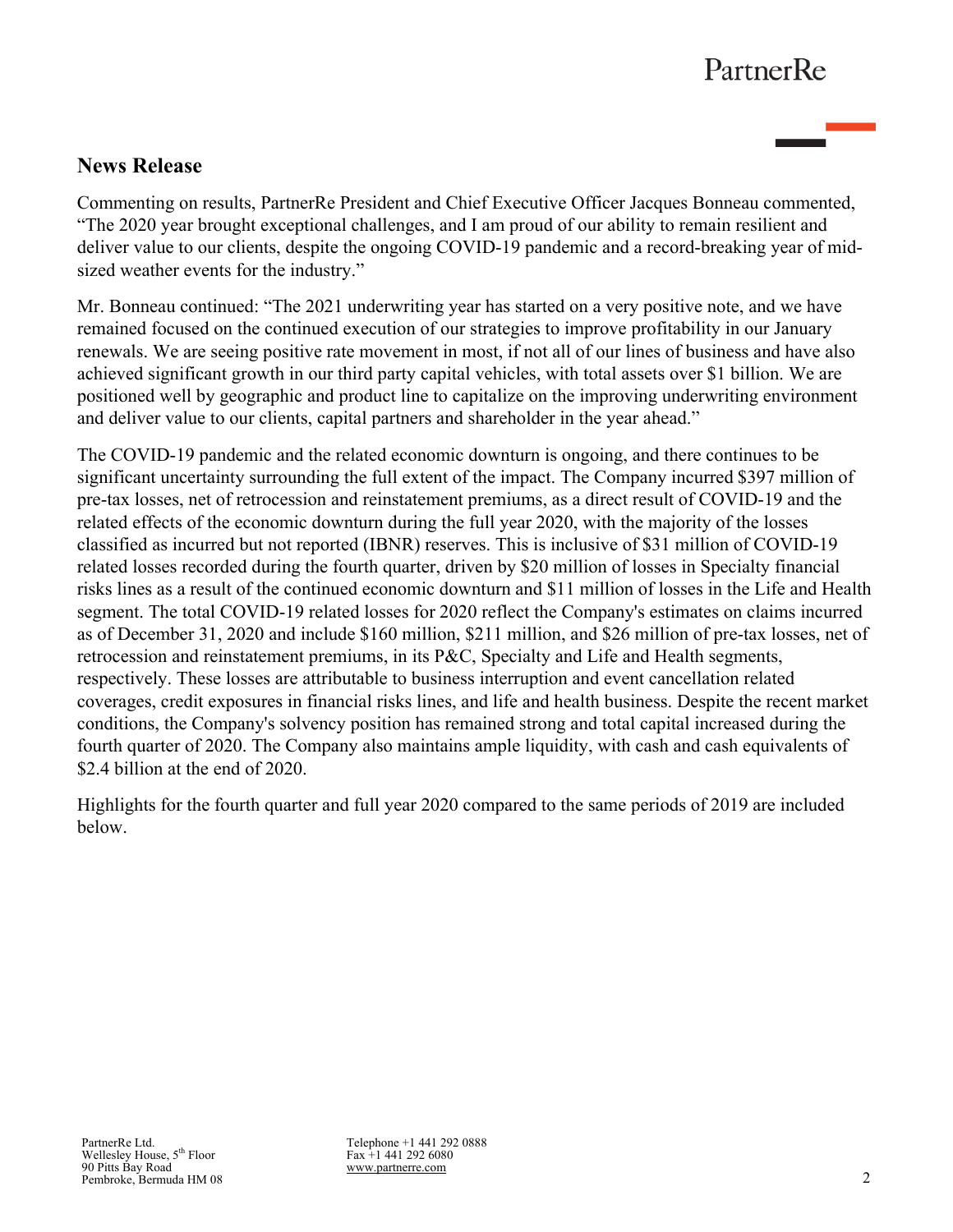# **News Release**

## **Non-Life:**

- Non-life net premiums written were up 7% for the fourth quarter of 2020 and were down 11% for the full year 2020 compared to the same periods of 2019. The increase in the fourth quarter of 2020 was driven by a 15% increase in the P&C segment. The decrease for the full year 2020 reflects premium exposure adjustments resulting from the current economic downturn and the Company's focus on portfolio optimization throughout 2020.
- The Non-life underwriting result was \$21 million (combined ratio of 98.6%) for the fourth quarter of 2020 compared to a loss of \$188 million (combined ratio of 113.8%) for the same period of 2019. The P&C segment reported a combined ratio of 97.6% for the fourth quarter of 2020 compared to 117.7% for the fourth quarter of 2019, driven by a decrease in large catastrophic losses, as the fourth quarter of 2019 included 20.4 points related to Typhoon Hagibis and adverse development on Typhoon Faxai. The improvement in the current accident year attritional loss ratio was offset by a reduction in favorable prior years' reserve development, with favorable development of 1.9 points for the fourth quarter of 2020 compared to 7.1 points for the same period of 2019. The Specialty segment reported a combined ratio of 100.2% for the fourth quarter of 2020 compared to 107.3% for the fourth quarter of 2019, driven by a lower current accident year attritional loss ratio. This was partially offset by COVID-19 related losses of \$20 million (4.1 points) and the impact of prior years' reserve development in the fourth quarter of 2020, with adverse development of 2.8 points compared to favorable development of 2.9 points for the fourth quarter of 2019.
- The Non-life underwriting loss was \$304 million (combined ratio of 106.0%) for the full year 2020 compared to a \$20 million loss (combined ratio of 100.3%) for 2019. The P&C segment reported a combined ratio of 102.2% for the full year 2020 compared to 98.7% for 2019, driven by COVID-19 related losses of \$160 million (5.1 points), net of retrocession and reinstatement premiums. Catastrophic losses related to Hurricane Laura of \$55 million, net of retrocession and reinstatement premiums, primarily impacted the P&C segment (\$47 million or 1.5 points), compared to 8.4 points in the P&C segment for catastrophic losses related to Typhoons Hagibis and Faxai and Hurricane Dorian in 2019. The P&C segment was also adversely impacted by an aggregation of mid-sized catastrophic and man-made losses during 2020. The 2.1 point favorable impact of net prior years' reserve development for the full year 2020 compared to 4.4 points for 2019. The Specialty segment recorded a combined ratio of 112.2% for the full year 2020 compared to 103.0% for 2019, driven by COVID-19 related losses of \$211 million (11.2 points) and higher adverse prior years' reserve development of 7.2 points compared to 4.0 points for 2019. This was partially offset by an improvement in the current accident year attritional loss ratio, and a decrease in large losses, as 2019 included 2.1 points related to a large aviation loss.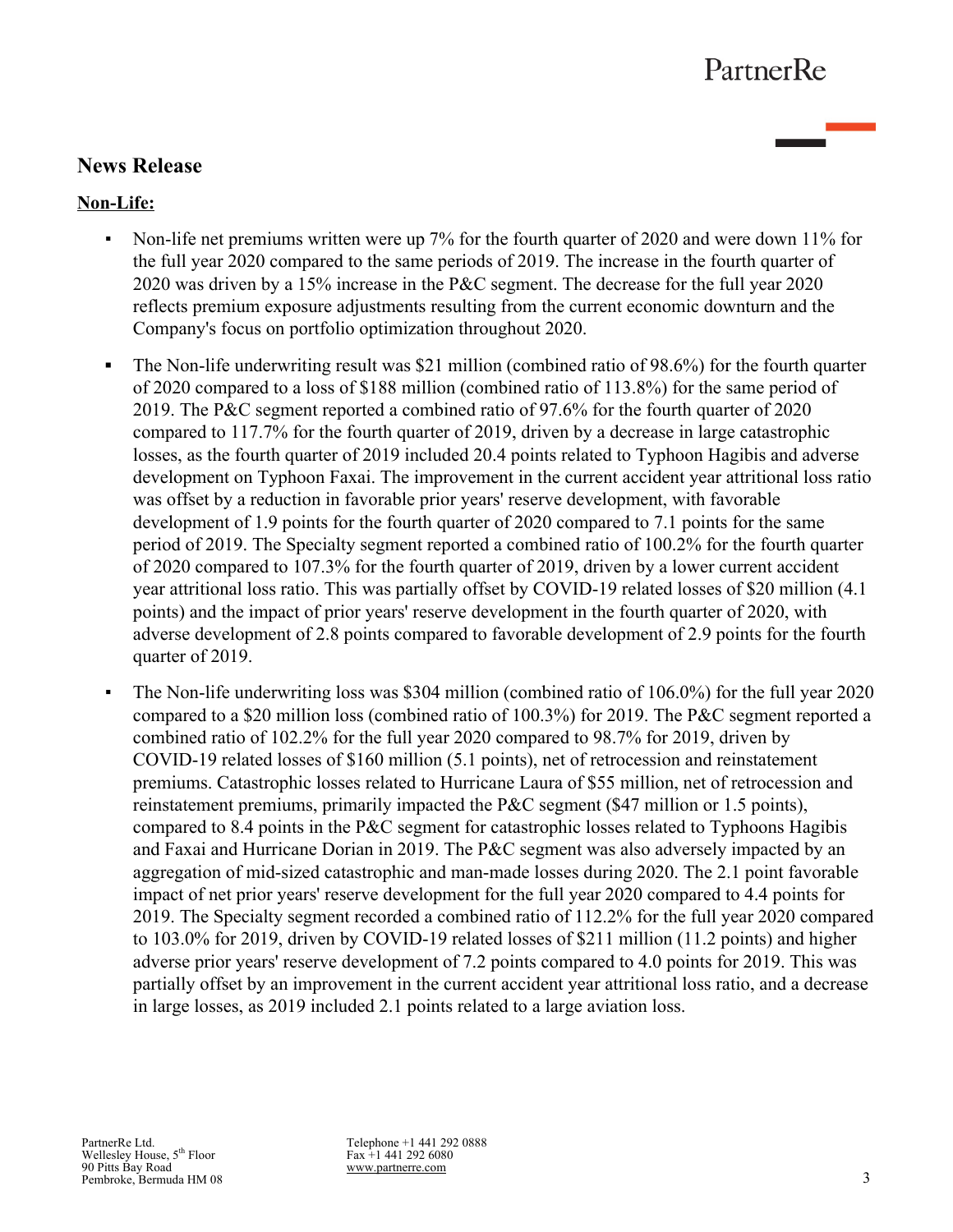# **News Release**

## **Life and Health:**

- Net premiums written were up 1% for the fourth quarter and flat for the full year 2020, compared to the same periods of 2019.
- Allocated underwriting result was a profit of \$22 million in the fourth quarter of 2020, compared to a loss of \$3 million in the fourth quarter of 2019. The increase for the quarter was driven primarily by improvements in the Company's short term life business, partially offset by \$11 million of COVID-19 related losses.
- Allocated underwriting result was a profit of \$70 million for the full year 2020, compared to a profit \$73 million for 2019. The decrease was driven by \$26 million of COVID-19 related losses, partially offset by the favorable impact of certain portfolio recaptures and favorable experience in the Company's longevity business.

### **Investments:**

- Net investment return in the fourth quarter of 2020 was \$372 million, or 1.9%, and included net investment income of \$85 million, net realized and unrealized investment gains of \$269 million, and interest in earnings of equity method investments of \$18 million. This compares to a net investment return of \$208 million, or 1.2%, for the fourth quarter of 2019, which included net investment income of \$108 million and net realized and unrealized investment gains of \$122 million, which were partially offset by losses from equity method investments of \$22 million.
- Net investment return for the full year 2020 was \$839 million, or 4.6%, which included net investment income of \$361 million, net realized and unrealized investment gains of \$454 million, and interest in earnings of equity method investments of \$24 million. This compares to a net investment return of \$1,352 million, or 7.7%, for 2019, which included net investment income of \$449 million, net realized and unrealized investment gains of \$887 million, and interest in earnings of equity method investments of \$16 million.
- Net investment income was down \$23 million, or 21%, for the fourth quarter of 2020 and down \$88 million, or 20%, for the full year 2020, compared to the same periods of 2019, primarily due to the impact of lower reinvestment rates, driven by the significant decreases in worldwide risk-free rates in the first quarter of 2020.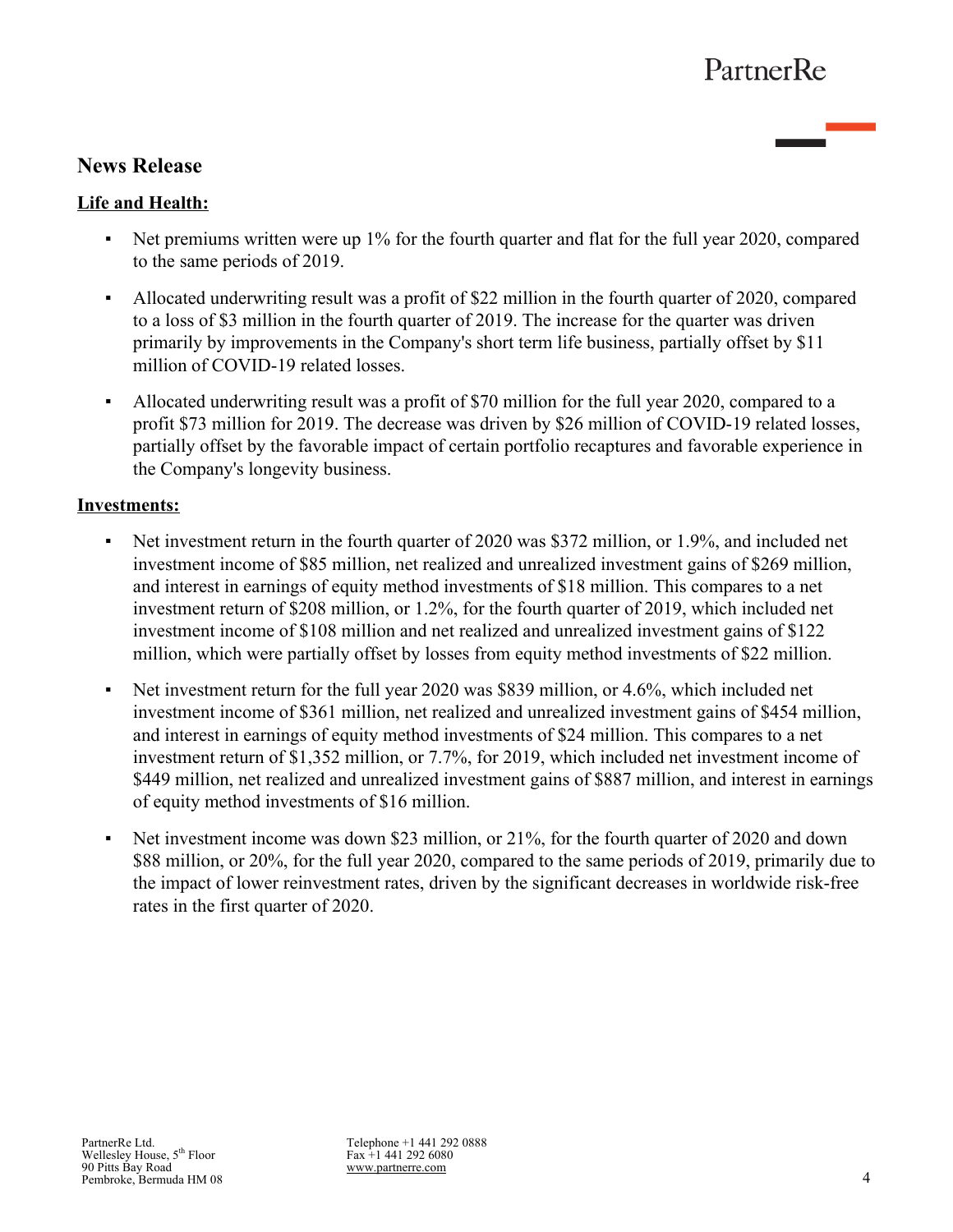## **News Release**

- **•** Net realized and unrealized investment gains of \$269 million for the fourth quarter 2020 included net realized and unrealized investment gains of \$20 million on fixed maturities and short-term investments, \$158 million of net realized and unrealized investment gains on equities and net realized and unrealized investment gains of \$91 million on other invested assets and investments in real estate. Gains on fixed maturities and short-term investments were primarily driven by decreases in U.S. and European credit spreads, partially offset by increases in U.S. and Canadian risk-free rates. Gains on equities were primarily unrealized and driven by increases in worldwide equity markets. Gains on other invested assets were driven by unrealized investment gains on private equities. This compared to net realized and unrealized investment gains of \$122 million in the fourth quarter of 2019, which included net realized and unrealized investment losses of \$50 million on fixed maturities and short-term investments, primarily due to increases in world-wide risk free rates, and \$172 million of net realized and unrealized investment gains on equities, investments in real estate and other invested assets, driven by gains in public equity funds.
- **•** Net realized and unrealized investment gains of \$454 million for the full year 2020 included net realized and unrealized investment gains of \$245 million on fixed maturities and short-term investments, \$189 million of net realized and unrealized investment gains on equities and \$20 million of net realized and unrealized gains on other invested assets and investments in real estate. Gains on fixed maturities and short-term investments were primarily unrealized and driven by decreases in worldwide risk free rates. Gains on equities were also primarily unrealized and were due to increases in worldwide equity markets. Gains on other invested assets were driven gains on private equities. For 2019, net realized and unrealized investment gains of \$887 million included net realized and unrealized investment gains of \$434 million on fixed maturities and short-term investments, primarily due to decreases in world-wide risk free rates and credit spreads, and \$453 million of net realized and unrealized investment gains on equities, investments in real estate and other invested assets.
- Interest in earnings of equity method investments of \$18 million and \$24 million in the fourth quarter and full year of 2020, respectively, primarily reflect a realized gain on a private equity investment.
- As of December 31, 2020, reinvestment rates were 1.6% compared to the Company's fixed income investment portfolio yield of 2.1% for the fourth quarter of 2020.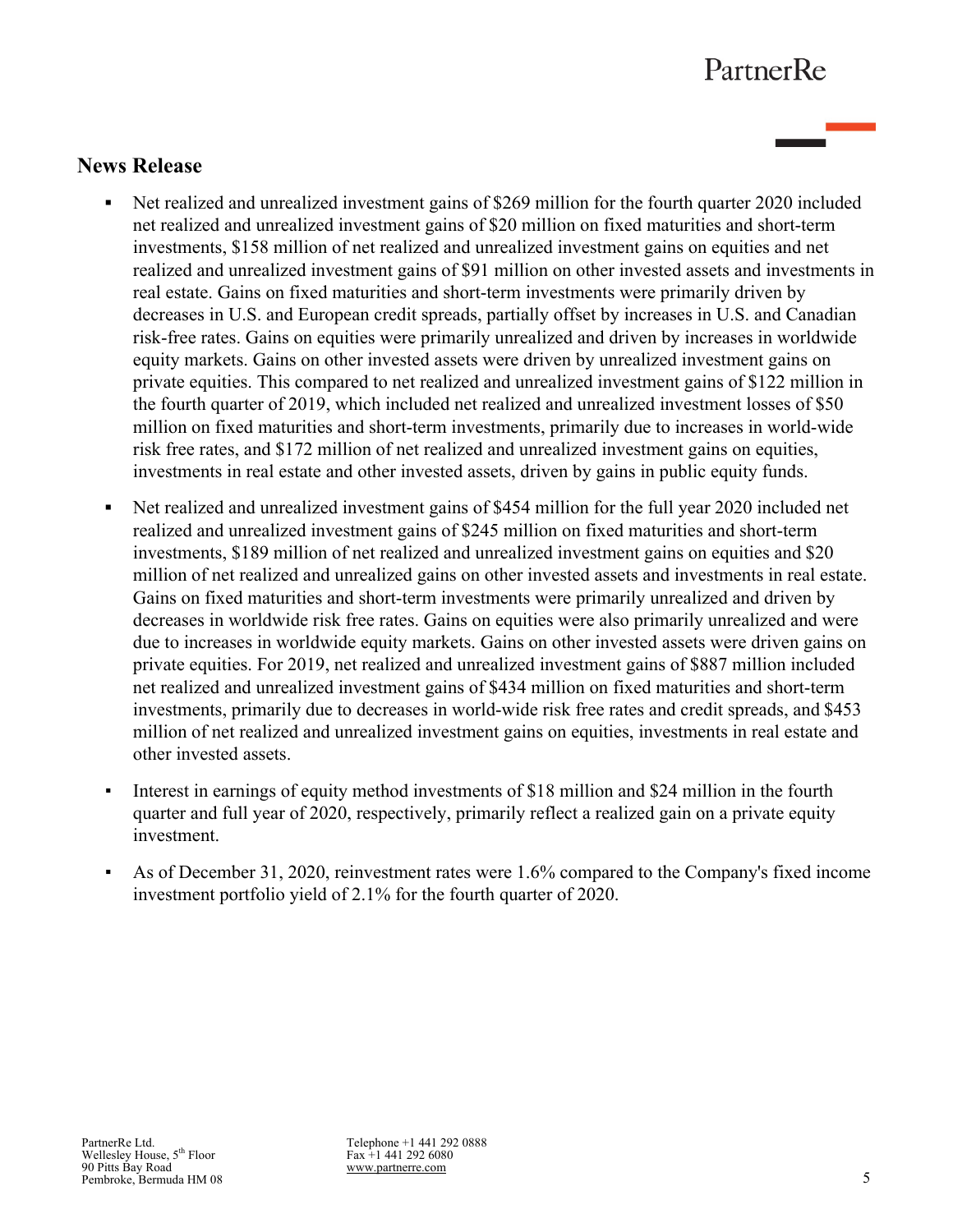## **News Release**

### **Other Income Statement Items:**

- Other expenses of \$87 million (expense ratio of 4.9%) for the fourth quarter of 2020 were down \$28 million compared to \$115 million (expense ratio of 6.6%) for the same period of 2019. Other expenses of \$356 million (expense ratio of 5.4%) for the full year 2020 were down \$14 million compared to \$370 million (expense ratio of 5.7%) for 2019. The decrease in other expenses for both the fourth quarter 2020 and full year 2020 was primarily due to lower annual incentive and long term incentive payout for employees compared to prior year, partially offset by an increase in consulting and professional fees for accounting standard implementation projects.
- Net foreign exchange losses were \$103 million and \$52 million for the fourth quarter and full year 2020, respectively, driven by the depreciation of the U.S. dollar against all major currencies (primarily the Canadian dollar, British Pound and Swiss Franc) and the cost of hedging, compared to losses of \$78 million and \$87 million for the fourth quarter and full year 2019, respectively, driven by the depreciation of the U.S. dollar against certain major currencies and the cost of hedging.
- Interest expense was \$14 million for the fourth quarter of 2020 compared to \$8 million for the same period of 2019, driven by the issuance of \$500 million 4.50% Fixed-Rate Reset Junior Subordinated Notes due 2050 during the third quarter of 2020. Interest expense was \$39 million for the full year 2020, compared to \$40 million for 2019. During the second quarter of 2019, the Company issued \$500 million 3.70% Senior Notes due 2029 and used the proceeds to early redeem the \$500 million 5.50% Senior Notes due 2020 in the third quarter of 2019, resulting in a reduction in interest expense for the full year 2020 compared to 2019. Loss on redemption of debt of \$15 million for the full year 2019 related to the redemption of the 5.50% Senior Notes due 2020 at a make-whole redemption price.
- **•** Preferred dividends of \$11 million and \$46 million for the fourth quarter and full year 2020, respectively, were comparable to the same periods of 2019. During the fourth quarter of 2020, the Company fully redeemed its 5.875% Series F Preferred Shares at a redemption price of \$68 million inclusive of accrued dividends, resulting in a loss on redemption of preferred shares of \$2 million.
- Income tax expense was \$10 million on pre-tax income of \$228 million in the fourth quarter of 2020 compared to a benefit of \$51 million on pre-tax losses of \$147 million for the same period of 2019. Income tax benefit was \$13 million on pre-tax income of \$241 million for the full year 2020 compared to an expense of \$53 million on pre-tax income of \$989 million in 2019. These amounts were primarily driven by the geographical distribution of pre-tax profits and losses.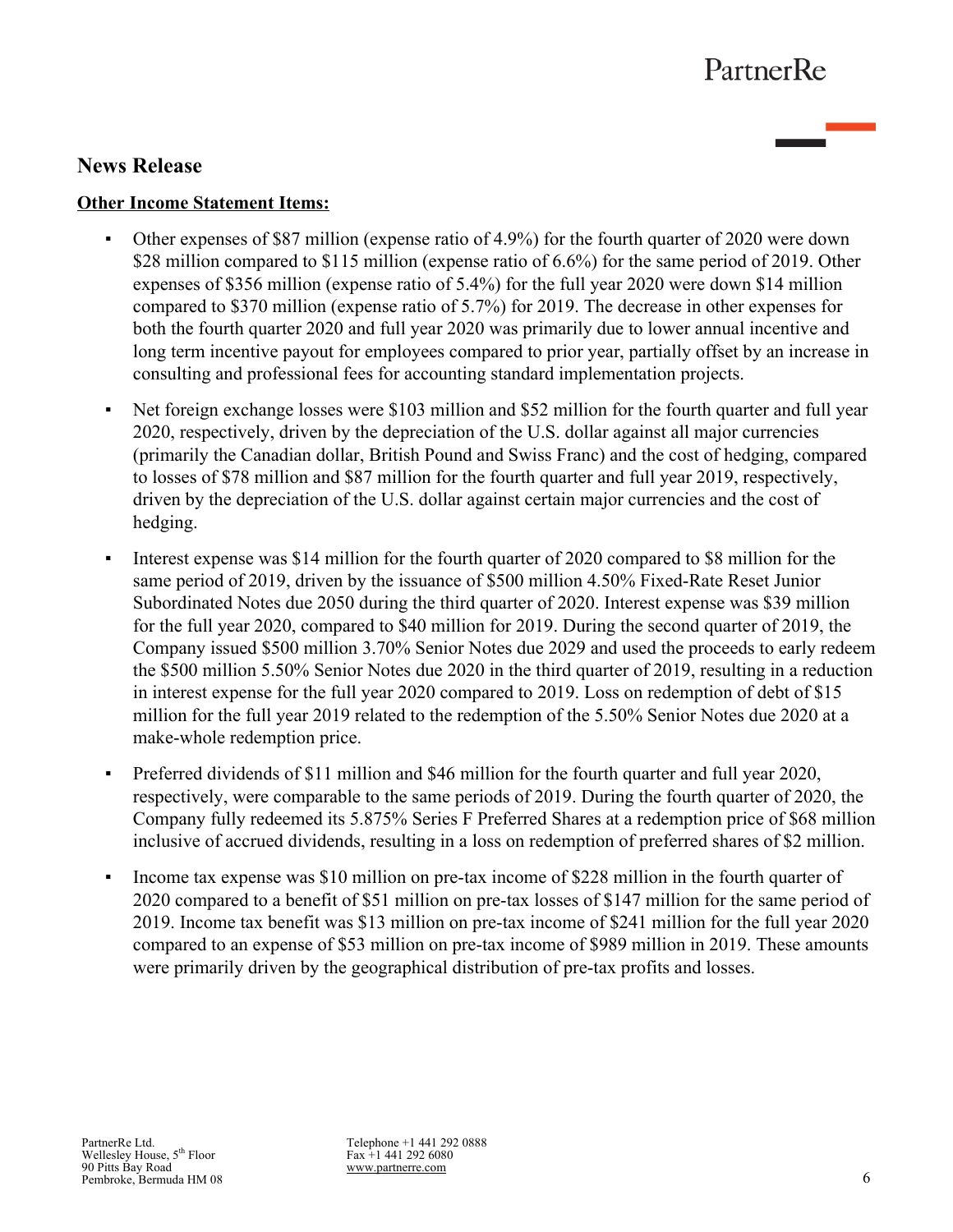## **News Release**

### **Balance Sheet, Capitalization and Cash Flows:**

- **•** Total investments and cash and cash equivalents were \$20.1 billion at December 31, 2020, up 12.8% compared to December 31, 2019. The increase to December 31, 2020 was primarily driven by the \$839 million net investment return for the full year 2020, the issuance of \$500 million 4.50% Fixed-Rate Reset Junior Subordinated Notes due 2050 during the third quarter of 2020, a \$124 million increase in net payables for securities purchased and other positive underwriting cash flows.
- Cash and cash equivalents, fixed maturities, and short-term investments, which are government issued or investment grade fixed income securities, were \$14.9 billion at December 31, 2020, representing 74% of the total investments and cash and cash equivalents.
- The average credit rating of the fixed income portfolio was AA as of December 31, 2020. The expected average duration of the public fixed income portfolio at December 31, 2020 was 2.3 years, while the average duration of the Company's liabilities was 4.3 years.
- **•** There were no dividends declared and paid to common shareholders during the fourth quarter of 2020 and fourth quarter of 2019. Dividends declared and paid to common shareholders were \$50 million for the full year 2020, compared to \$200 million for the full year 2019.
- *▪* Common shareholder's equity (or book value) of \$6.7 billion and tangible book value of \$6.1 billion at December 31, 2020 increased by 1.9% and 2.3%, respectively, compared to December 31, 2019, primarily due to net income available to common shareholder for the full year 2020, partially offset by dividends on common shares. Book value, excluding dividends on common shares for 2020, was up 2.6% compared to December 31, 2019.
- *▪* Total capital was \$9.3 billion at December 31, 2020, up 7.3% compared to December 31, 2019, primarily due to the issuance of the Junior Subordinated Notes during the third quarter of 2020 and the increase in common shareholder's equity for the full year 2020, partially offset by the redemption of the Series F preferred shares.
- Cash provided by operating activities was \$344 million and \$1,125 million for the fourth quarter and full year 2020, respectively, compared to \$295 million and \$999 million for the fourth quarter and full year 2019, respectively. The increases for the fourth quarter and full year 2020 over the same periods of 2019 were primarily driven by cash flows from underwriting operations.

**\_\_\_\_\_\_\_\_\_\_\_\_\_\_\_\_\_\_\_\_\_\_\_\_\_\_\_\_\_\_\_\_\_\_\_\_\_\_\_**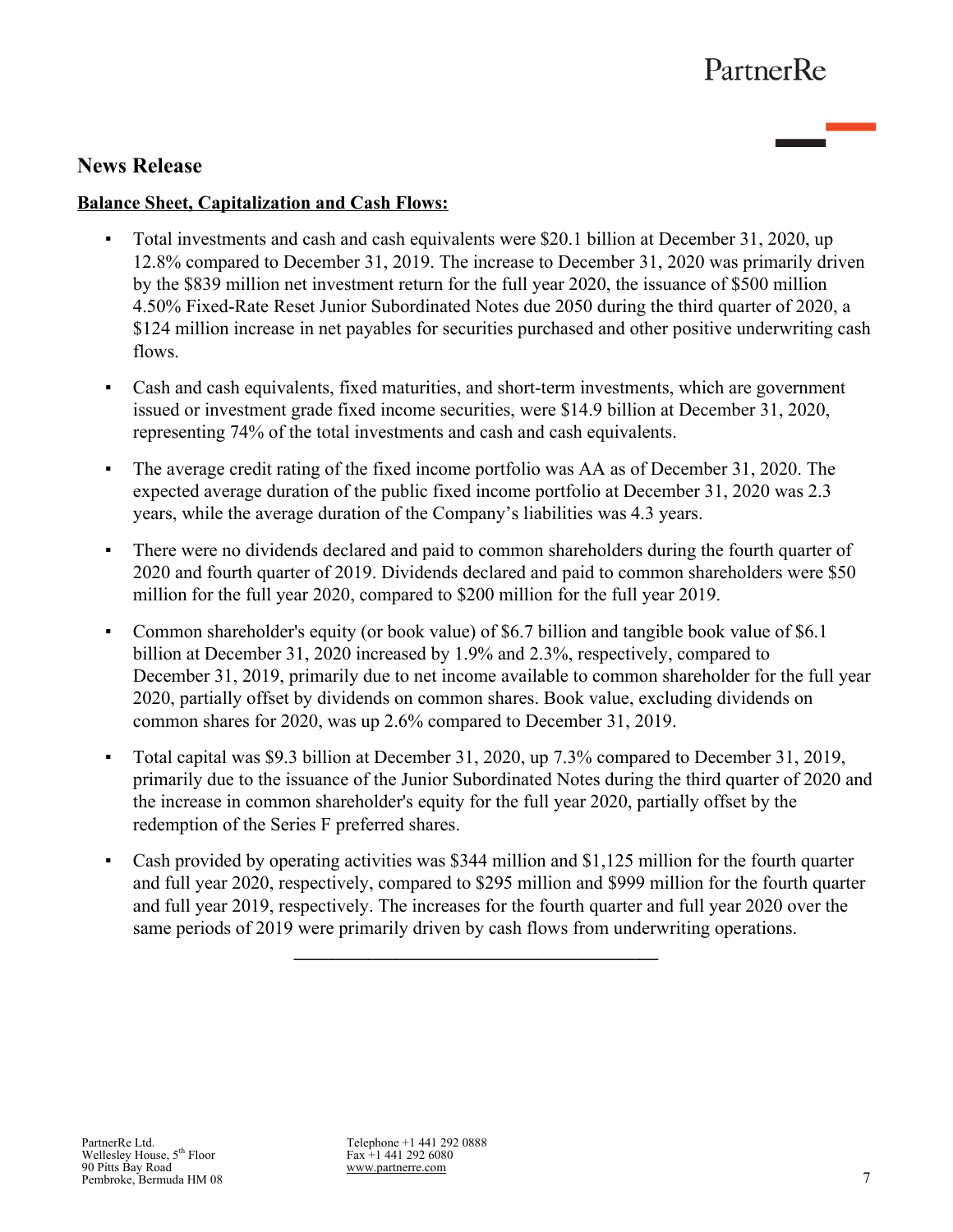# **News Release**

**PartnerRe Ltd. is a leading global reinsurer that helps insurance companies reduce their earnings volatility, strengthen their capital and grow their businesses through reinsurance solutions. Risks are underwritten on a worldwide basis through the Company's three segments: P&C, Specialty, and Life and Health. For the year ended December 31, 2020, total revenues were \$7.4 billion. At December 31, 2020, total assets were \$26.9 billion, total capital was \$9.3 billion and total shareholders' equity was \$7.3 billion. PartnerRe maintains strong financial strength ratings as follows: A.M. Best A+ / Moody's A1 / Standard & Poor's A+.** 

#### *PartnerRe on the Internet:* www.partnerre.com

*Please refer to the "Financial Information - Annual Reports" section of the Company's website for a copy of the Company's Annual Report on Form 20-F at:* www.partnerre.com/financial-information/annual-reports/

**Forward-looking statements contained in this press release, such as those related to company performance, including the impact of the ongoing COVID-19 pandemic (including the related impact on the U.S. and global economies), are based on the Company's assumptions and expectations concerning future events and financial performance and are made pursuant to the safe harbor provisions of the Private Securities Litigation Reform Act of 1995. Such statements are subject to significant business, economic and competitive risks and uncertainties that could cause actual results to differ materially from those reflected in the forward-looking statements. PartnerRe's forward-looking statements could be affected by numerous foreseeable and unforeseeable events and developments such as exposure to catastrophe, pandemic or other large property and casualty losses, credit, interest, currency and other risks associated with the Company's investment portfolio, adequacy of reserves, levels and pricing of new and renewal business achieved, changes in accounting policies, risks associated with implementing business strategies, and other factors identified in the Company's reports filed or furnished with the Securities and Exchange Commission. In light of the significant uncertainties inherent in the forward-looking information contained herein, readers are cautioned not to place undue reliance on these forward-looking statements, which speak only as of the dates on which they are made. The Company disclaims any obligation to publicly update or revise any forward-looking information or statements.**

**The Company's estimate for recent catastrophic and pandemic losses is based on a preliminary analysis of the Company's exposures, the current assumption of total insured industry losses and preliminary information received from certain cedants to date. There is material uncertainty associated with the Company's loss estimates given the nature, magnitude and recency of these loss events and the limited claims information received to date. The ultimate loss therefore may differ materially from the current preliminary estimate.**

## **Contacts: PartnerRe Ltd.** (441) 292-0888 Investor Contact: Ryan Lipschutz Media Contact: Celia Powell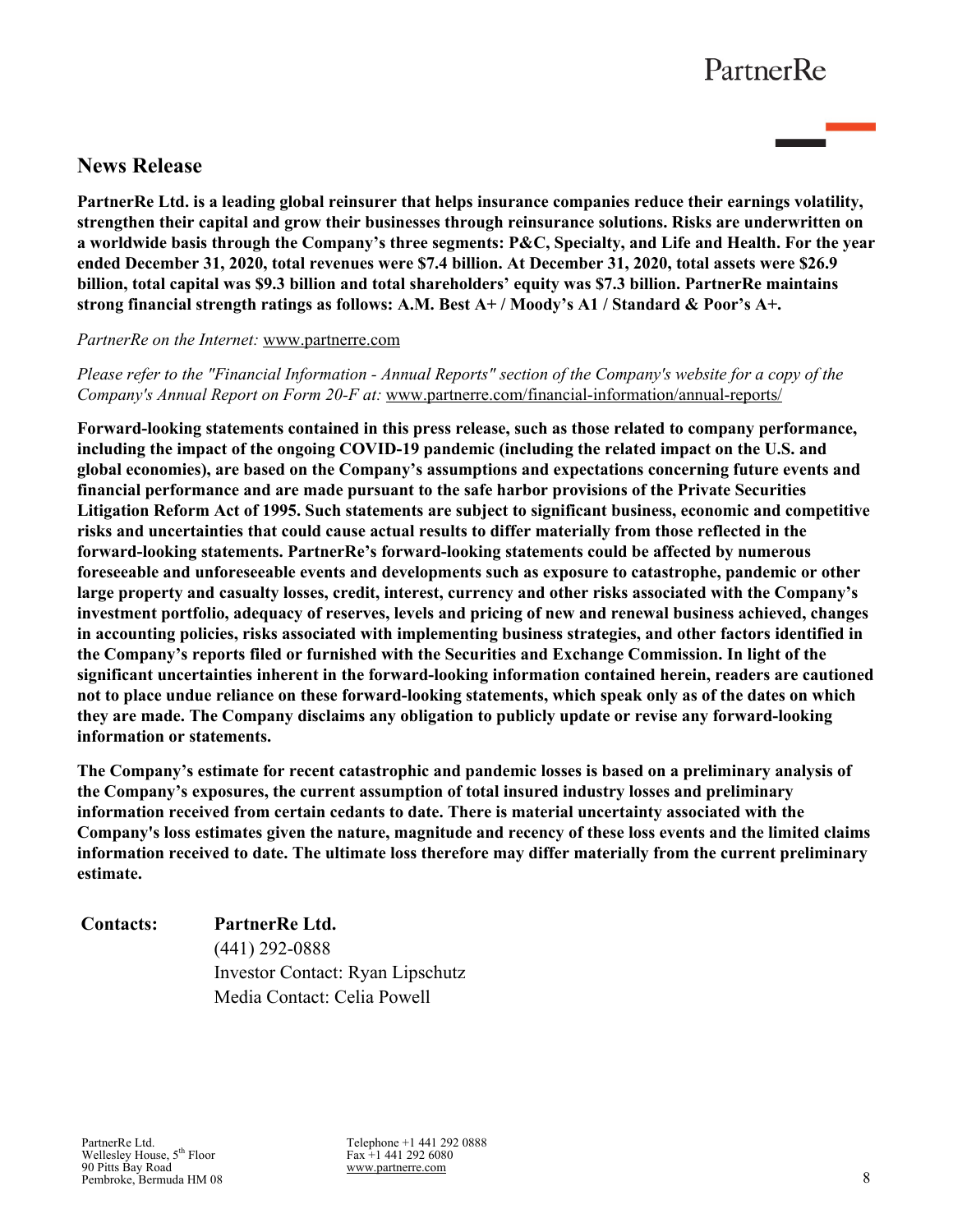## **PartnerRe Ltd. Consolidated Statements of Operations and Comprehensive Income (Loss) (1)**

(Expressed in thousands of U.S. dollars)

(Unaudited)

|                                                                                              | For the three months ended |                      |               |                      |    | For the year ended   |               |                      |
|----------------------------------------------------------------------------------------------|----------------------------|----------------------|---------------|----------------------|----|----------------------|---------------|----------------------|
|                                                                                              |                            | December 31,<br>2020 |               | December 31.<br>2019 |    | December 31,<br>2020 |               | December 31,<br>2019 |
| <b>Revenues</b>                                                                              |                            |                      |               |                      |    |                      |               |                      |
| Gross premiums written                                                                       | -S                         | 1,674,930            | -S            | 1,553,037            | -S | 6,875,925            | -S            | 7,285,320            |
| Net premiums written                                                                         | S                          | 1,597,521            | \$            | 1,511,823            | S  | 6,300,858            | <sup>\$</sup> | 6,909,058            |
| Decrease (increase) in unearned premiums                                                     |                            | 183,858              |               | 223,559              |    | 235,968              |               | (383, 840)           |
| Net premiums earned                                                                          |                            | 1,781,379            |               | 1,735,382            |    | 6,536,826            |               | 6,525,218            |
| Net investment income                                                                        |                            | 85,046               |               | 108,220              |    | 360,668              |               | 448,538              |
| Net realized and unrealized investment gains                                                 |                            | 269,007              |               | 122,148              |    | 454,319              |               | 886,670              |
| Other income                                                                                 |                            | 4,713                |               | 3,945                |    | 13,491               |               | 15,321               |
| <b>Total revenues</b>                                                                        |                            | 2,140,145            |               | 1,969,695            |    | 7,365,304            |               | 7,875,747            |
| <b>Expenses</b>                                                                              |                            |                      |               |                      |    |                      |               |                      |
| Losses and loss expenses                                                                     |                            | 1,350,366            |               | 1,493,807            |    | 5,334,900            |               | 4,923,156            |
| Acquisition costs                                                                            |                            | 373,358              |               | 395,988              |    | 1,356,118            |               | 1,455,462            |
| Other expenses                                                                               |                            | 87,299               |               | 115,301              |    | 355,647              |               | 369,969              |
| Interest expense                                                                             |                            | 13,929               |               | 8,293                |    | 39,200               |               | 40,150               |
| Loss on redemption of debt                                                                   |                            |                      |               |                      |    |                      |               | 15,175               |
| Amortization of intangible assets                                                            |                            | 2,519                |               | 2,929                |    | 9.988                |               | 11,434               |
| Net foreign exchange losses                                                                  |                            | 103,260              |               | 78,452               |    | 51,964               |               | 86,760               |
| <b>Total expenses</b>                                                                        |                            | 1,930,731            |               | 2,094,770            |    | 7,147,817            |               | 6,902,106            |
| Income (loss) before taxes and interest in earnings (losses) of equity method<br>investments |                            | 209,414              |               | (125,075)            |    | 217,487              |               | 973,641              |
| Income tax expense (benefit)                                                                 |                            | 10,179               |               | (51, 103)            |    | (13,091)             |               | 52,536               |
| Interest in earnings (losses) of equity method investments                                   |                            | 18,190               |               | (22,209)             |    | 23,611               |               | 15,643               |
| Net income (loss)                                                                            |                            | 217,425              |               | (96, 181)            |    | 254,189              |               | 936,748              |
| Preferred dividends                                                                          |                            | 11,178               |               | 11,604               |    | 45,990               |               | 46,416               |
| Loss on redemption of preferred shares                                                       |                            | 2,341                |               |                      |    | 2,341                |               |                      |
| Net income (loss) attributable to common shareholder                                         | \$                         | 203,906              | $\mathcal{S}$ | $(107,785)$ \$       |    | 205,858              | \$            | 890,332              |
| <b>Comprehensive income (loss)</b>                                                           |                            |                      |               |                      |    |                      |               |                      |
| Net income (loss)                                                                            | \$                         | 217,425              | -\$           | $(96,181)$ \$        |    | 254,189              | - \$          | 936,748              |
| Change in currency translation adjustment                                                    |                            | 65,155               |               | 42,113               |    | (5,884)              |               | 71,796               |
| Change in net unrealized gains or losses on investments, net of tax                          |                            | 265                  |               | (319)                |    | 187                  |               | (2, 284)             |
| Change in unfunded pension obligation, net of tax                                            |                            | (13,595)             |               | (6, 848)             |    | (14, 383)            |               | (6, 803)             |
| Comprehensive income (loss)                                                                  | \$                         | 269,250              | \$            | $(61,235)$ \$        |    | 234,109              | \$            | 999,457              |

*(1) The Company's common shares included in shareholders' equity are owned by EXOR Nederland N.V. and are not publicly traded. As such, per share data is not meaningful to present.*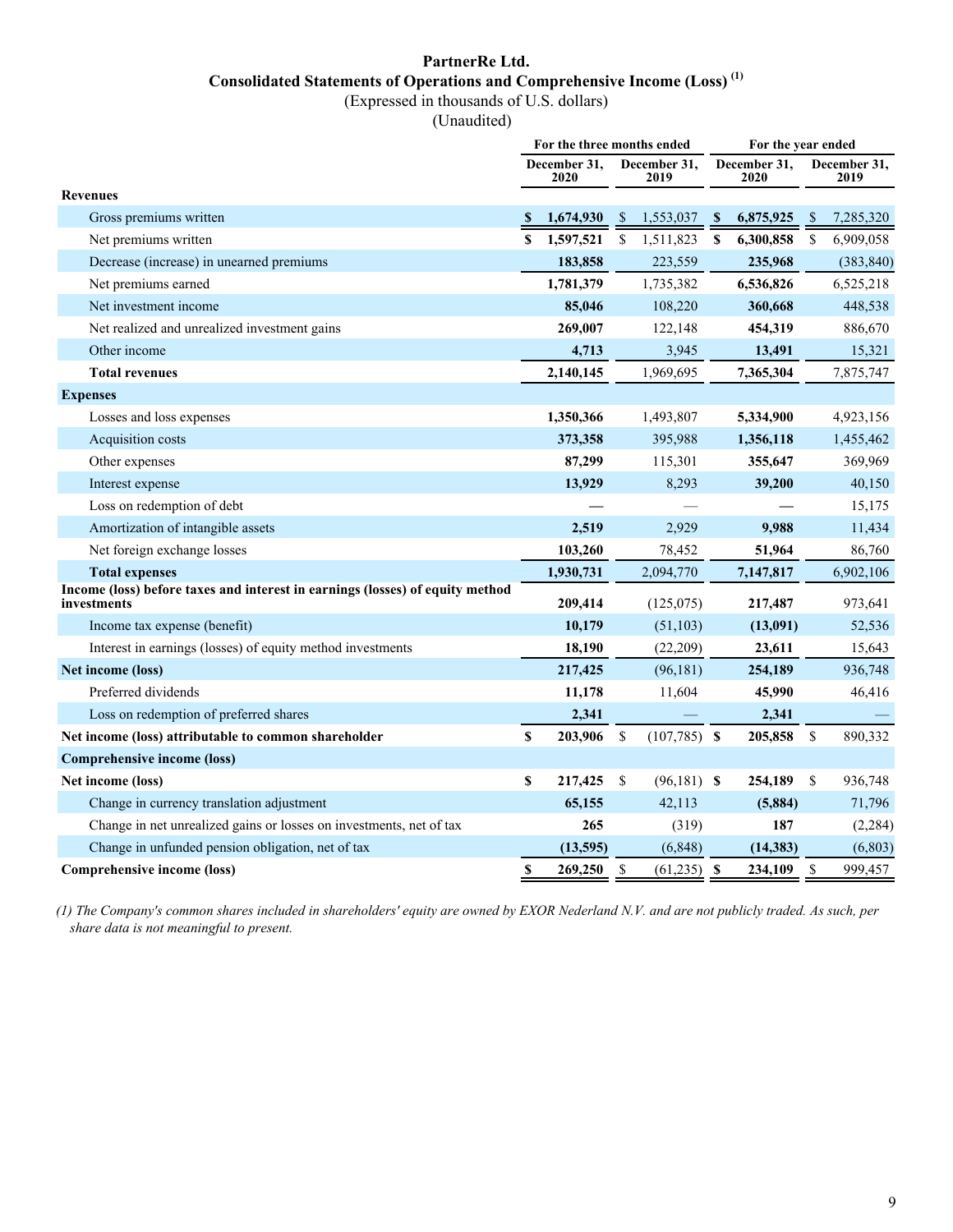### **PartnerRe Ltd. Consolidated Balance Sheets** (Expressed in thousands of U.S. dollars, except parenthetical share data)

(Unaudited)

|                                                                                                                                                                                 | December 31, 2020 |      | December 31, 2019 |
|---------------------------------------------------------------------------------------------------------------------------------------------------------------------------------|-------------------|------|-------------------|
| <b>Assets</b>                                                                                                                                                                   |                   |      |                   |
| <b>Investments:</b>                                                                                                                                                             |                   |      |                   |
| Fixed maturities, at fair value                                                                                                                                                 | \$<br>12,786,380  | \$   | 10,680,714        |
| Short-term investments, at fair value                                                                                                                                           | 416,350           |      | 1,003,421         |
| Equities, at fair value                                                                                                                                                         | 1,496,441         |      | 1,295,164         |
| Investments in real estate                                                                                                                                                      | 67,980            |      | 71,834            |
| Other invested assets                                                                                                                                                           | 2,967,738         |      | 3,266,009         |
| <b>Total investments</b>                                                                                                                                                        | 17,734,889        |      | 16,317,142        |
| Cash and cash equivalents                                                                                                                                                       | 2,350,833         |      | 1,484,463         |
| Accrued investment income                                                                                                                                                       | 92,058            |      | 109,673           |
| Reinsurance balances receivable                                                                                                                                                 | 3,118,870         |      | 3,400,070         |
| Reinsurance recoverable on paid and unpaid losses                                                                                                                               | 901,063           |      | 889,021           |
| Prepaid reinsurance premiums                                                                                                                                                    | 115,986           |      | 80,942            |
| Funds held by reinsured companies                                                                                                                                               | 704,768           |      | 815,167           |
| Deferred acquisition costs                                                                                                                                                      | 819,971           |      | 874,608           |
| Deposit assets                                                                                                                                                                  | 139,818           |      | 168,067           |
| Net tax assets                                                                                                                                                                  | 182,077           |      | 179,813           |
| Goodwill                                                                                                                                                                        | 456,380           |      | 456,380           |
| Intangible assets                                                                                                                                                               | 107,669           |      | 117,538           |
| Other assets                                                                                                                                                                    | 174,193           |      | 169,521           |
| <b>Total assets</b>                                                                                                                                                             | \$<br>26,898,575  | \$   | 25,062,405        |
| <b>Liabilities</b>                                                                                                                                                              |                   |      |                   |
| Non-life reserves                                                                                                                                                               | \$<br>11,395,321  | - \$ | 10,363,383        |
| Life and health reserves                                                                                                                                                        | 2,704,229         |      | 2,417,044         |
| Unearned premiums                                                                                                                                                               | 2,265,214         |      | 2,433,860         |
| Other reinsurance balances payable                                                                                                                                              | 482,468           |      | 521,338           |
| Debt                                                                                                                                                                            | 1,974,731         |      | 1,398,054         |
| Deposit liabilities                                                                                                                                                             | 5,925             |      | 5,507             |
| Net tax liabilities                                                                                                                                                             | 131,621           |      | 135,966           |
| Accounts payable, accrued expenses and other <sup>(1)</sup>                                                                                                                     | 612,069           |      | 517,084           |
| <b>Total liabilities</b>                                                                                                                                                        | 19,571,578        |      | 17,792,236        |
| <b>Shareholders' Equity</b>                                                                                                                                                     |                   |      |                   |
| Common shares (par value \$0.00000001; issued and outstanding: 100,000,000 shares)                                                                                              |                   |      |                   |
| Preferred shares (par value \$1.00; issued and outstanding: 2020, 25,489,636 shares; 2019,<br>28,169,062 shares; aggregate liquidation value: 2020, \$637,241; 2019, \$704,227) | 25,490            |      | 28,169            |
| Additional paid-in capital                                                                                                                                                      | 2,334,564         |      | 2,396,530         |
| Accumulated other comprehensive loss                                                                                                                                            | (96,005)          |      | (75, 925)         |
| Retained earnings                                                                                                                                                               | 5,062,948         |      | 4,921,395         |
| <b>Total shareholders' equity</b>                                                                                                                                               | 7,326,997         |      | 7,270,169         |
| Total liabilities and shareholders' equity                                                                                                                                      | \$<br>26,898,575  | - \$ | 25,062,405        |

*(1) Includes payables for securities purchased of \$286 million as at December 31, 2020 compared to \$169 million as at December 31, 2019.*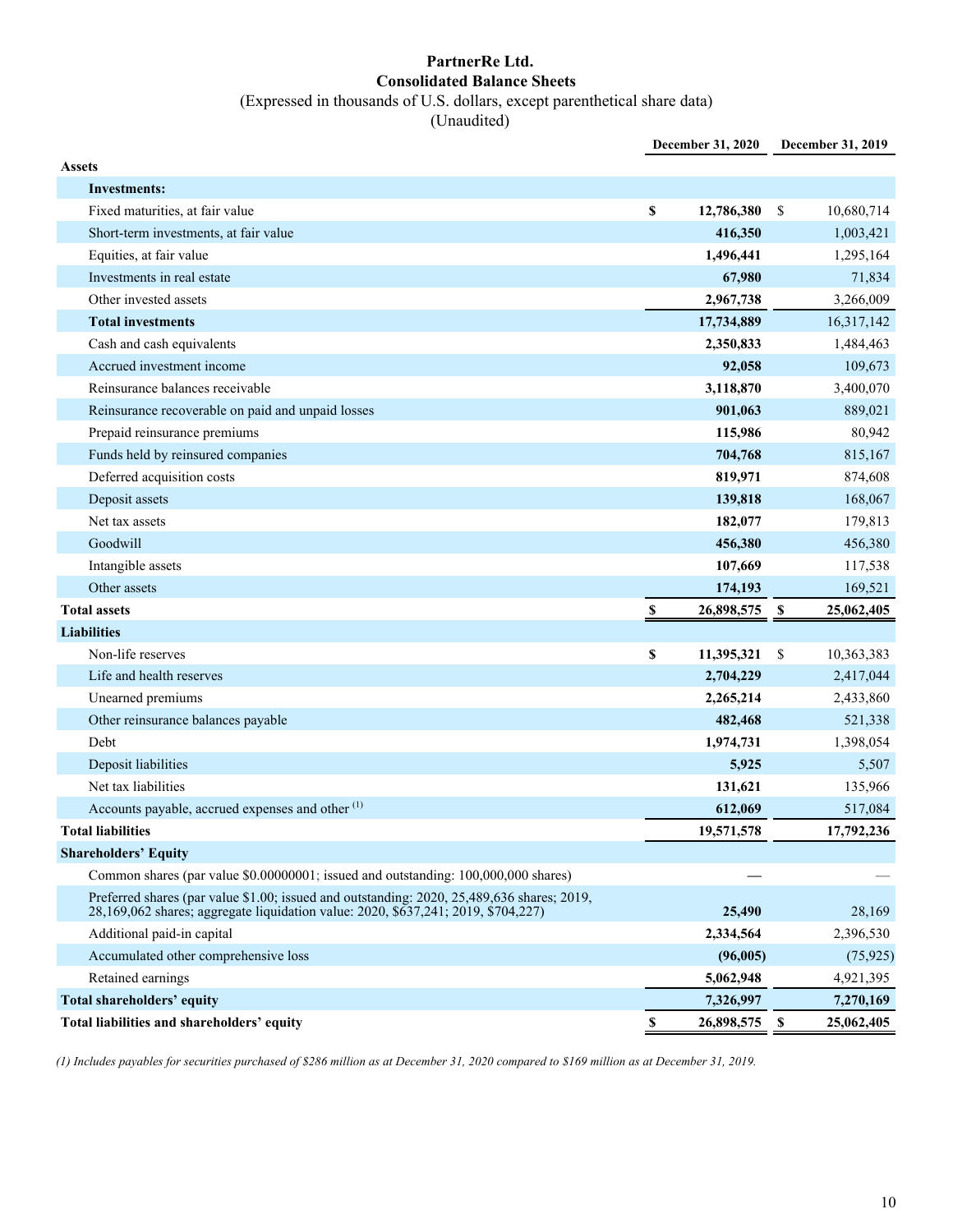#### **PartnerRe Ltd. Condensed Consolidated Statements of Cash Flows** (Expressed in thousands of U.S. dollars)

(Unaudited)

|                                                     |               |                          | For the three months ended |          | For the year ended       |                   |
|-----------------------------------------------------|---------------|--------------------------|----------------------------|----------|--------------------------|-------------------|
|                                                     |               | <b>December 31, 2020</b> | <b>December 31, 2019</b>   |          | <b>December 31, 2020</b> | December 31, 2019 |
| Net cash provided by operating activities           | <sup>\$</sup> | 343,831                  | 295,186                    | <b>S</b> | 1,124,893                | 998,869           |
| Net cash provided by (used in) investing activities |               | 274,092                  | (129, 433)                 |          | (632,748)                | (117,994)         |
| Net cash (used in) provided by financing activities |               | (76, 823)                | (11,604)                   |          | 328,362                  | (267, 868)        |
| Effect of foreign exchange rate changes on cash     |               | 32,151                   | (885)                      |          | 45,863                   | (6, 451)          |
| Increase in cash and cash equivalents               |               | 573,251                  | 153,264                    |          | 866,370                  | 606,556           |
| Cash and cash equivalents - beginning of period     |               | 1,777,582                | 1,331,199                  |          | 1,484,463                | 877,907           |
| Cash and cash equivalents - end of period           |               | 2,350,833                | 1,484,463                  |          | 2,350,833                | 1,484,463         |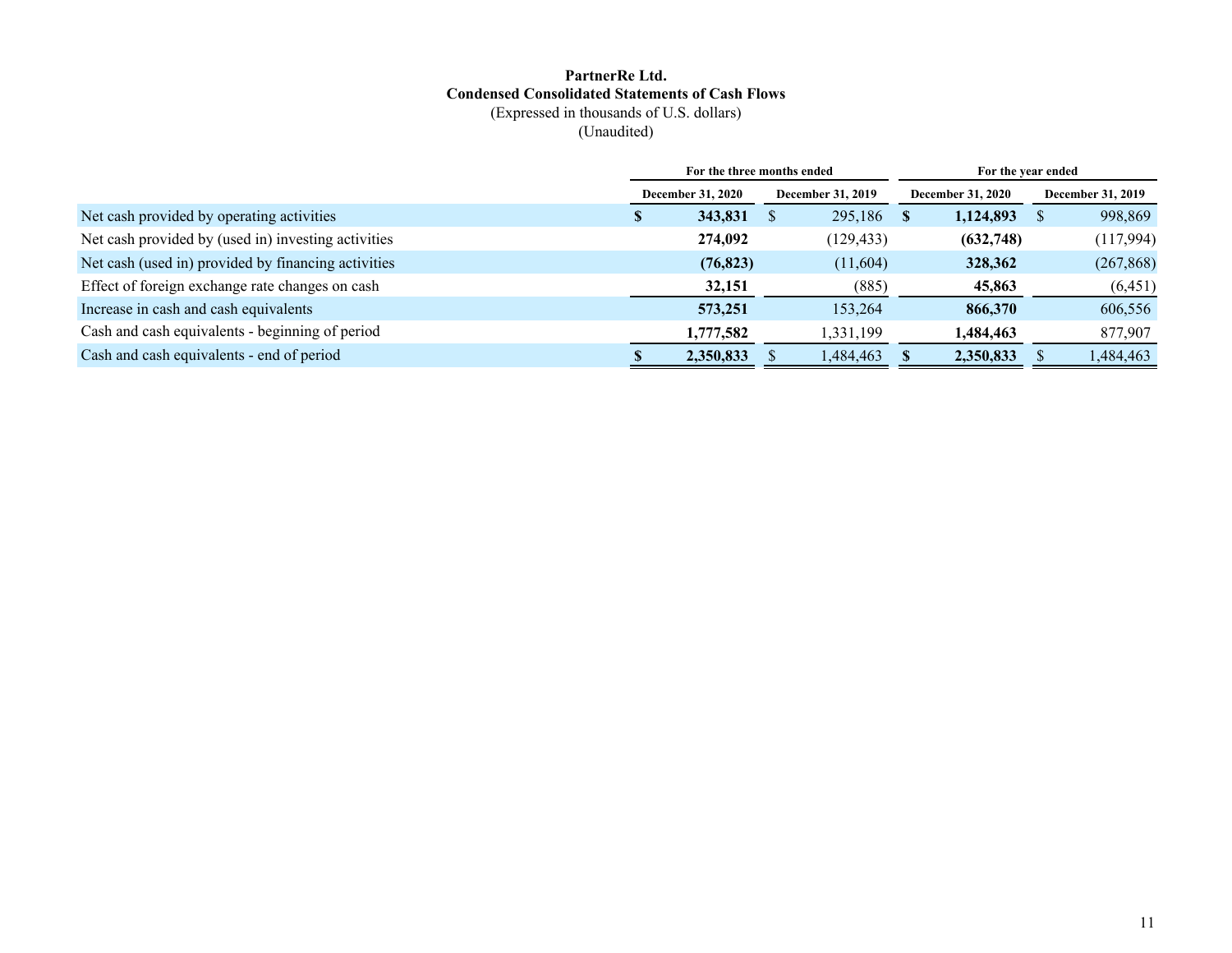#### **PartnerRe Ltd. Segment Information**

(Expressed in millions of U.S. dollars, except percentages)

(Unaudited)

**For the three months ended December 31, 2020**

|                                                   | Life          |         |              |                  |               |          |              |                         |                               |          |               |              |  |
|---------------------------------------------------|---------------|---------|--------------|------------------|---------------|----------|--------------|-------------------------|-------------------------------|----------|---------------|--------------|--|
|                                                   |               | P&C     |              | <b>Specialty</b> |               | Total    |              | and Health              | Corporate                     |          |               |              |  |
|                                                   |               | segment |              | segment          |               | Non-life |              | segment                 | and Other                     |          |               | <b>Total</b> |  |
| Gross premiums written                            | $\mathcal{S}$ | 774     | \$           | 514              | $\mathbb{S}$  | 1,288    | \$           | 387                     | $\mathsf{\$}$                 |          | $\mathbb{S}$  | 1,675        |  |
| Net premiums written                              | \$            | 727     | S            | 489              | S.            | 1,216    | \$           | 382                     | S<br>$\overline{\phantom{0}}$ |          | S             | 1,598        |  |
| Decrease in unearned premiums                     |               | 175     |              | 4                |               | 179      |              | 4                       |                               |          |               | 183          |  |
| Net premiums earned                               | $\mathbf S$   | 902     | $\mathbf S$  | 493              | S             | 1,395    | $\mathbb{S}$ | 386                     | $\mathbb{S}$                  |          | <sup>\$</sup> | 1,781        |  |
| Losses and loss expenses                          |               | (633)   |              | (378)            |               | (1,011)  |              | (339)                   |                               |          |               | (1,350)      |  |
| Acquisition costs                                 |               | (235)   |              | (109)            |               | (344)    |              | (29)                    |                               |          |               | (373)        |  |
| <b>Technical result</b>                           | $\mathbf{s}$  | 34      | $\mathbf{s}$ | 6                | <sup>\$</sup> | 40       | $\mathbf{s}$ | 18                      | $\mathbf{s}$<br>$\equiv$      |          | $\mathbf{s}$  | 58           |  |
| Other income                                      |               |         |              |                  |               | --       |              | 4                       |                               | -1       |               | 5            |  |
| Other expenses                                    |               | (12)    |              | (7)              |               | (19)     |              | (18)                    | (50)                          |          |               | (87)         |  |
| <b>Underwriting result</b>                        | \$            | 22      | \$           | (1)              | \$            | 21       | $\mathbf S$  | $\overline{\mathbf{4}}$ |                               | $n/a$ \$ |               | (24)         |  |
| Net investment income                             |               |         |              |                  |               |          |              | 18                      | 67                            |          |               | 85           |  |
| Allocated underwriting result                     |               |         |              |                  |               |          | S            | 22                      |                               | n/a      |               | n/a          |  |
| Net realized and unrealized investment gains      |               |         |              |                  |               |          |              |                         | 269                           |          |               | 269          |  |
| Interest expense                                  |               |         |              |                  |               |          |              |                         | (14)                          |          |               | (14)         |  |
| Amortization of intangible assets                 |               |         |              |                  |               |          |              |                         |                               | (4)      |               | (4)          |  |
| Net foreign exchange losses                       |               |         |              |                  |               |          |              |                         | (103)                         |          |               | (103)        |  |
| Income tax expense                                |               |         |              |                  |               |          |              |                         | (10)                          |          |               | (10)         |  |
| Interest in earnings of equity method investments |               |         |              |                  |               |          |              |                         | 18                            |          |               | 18           |  |
| <b>Net income</b>                                 |               |         |              |                  |               |          |              |                         |                               | n/a      | -8            | 217          |  |
| Loss ratio $(1)$                                  |               | 70.2 %  |              | 76.7%            |               | 72.5 %   |              |                         |                               |          |               |              |  |
| Acquisition ratio <sup>(2)</sup>                  |               | 26.1    |              | 22.1             |               | 24.7     |              |                         |                               |          |               |              |  |
| Technical ratio <sup>(3)</sup>                    |               | 96.3 %  |              | 98.8%            |               | 97.2 %   |              |                         |                               |          |               |              |  |
| Other expense ratio <sup>(4)</sup>                |               | 1.3     |              | 1.4              |               | 1.4      |              |                         |                               |          |               |              |  |
| Combined ratio <sup>(5)</sup>                     |               | 97.6 %  |              | 100.2 %          |               | 98.6 %   |              |                         |                               |          |               |              |  |

#### **For the three months ended December 31, 2019**

|                                                 | Life         |         |              |                  |              |              |              |            |              |                               |               |          |  |
|-------------------------------------------------|--------------|---------|--------------|------------------|--------------|--------------|--------------|------------|--------------|-------------------------------|---------------|----------|--|
|                                                 |              | P&C     |              | <b>Specialty</b> |              | <b>Total</b> |              | and Health | Corporate    |                               | <b>Total</b>  |          |  |
|                                                 |              | segment |              | segment          |              | Non-life     |              | segment    | and Other    |                               |               |          |  |
| Gross premiums written                          | $\mathbf S$  | 646     | \$           | 523              | $\mathbb{S}$ | 1,169        | \$           | 384        | $\mathbb{S}$ | $\overline{\phantom{0}}$      | $\mathbb{S}$  | 1,553    |  |
| Net premiums written                            | S            | 631     | S            | 504              | S            | 1,135        | \$           | 377        | S            |                               | S             | 1,512    |  |
| Decrease in unearned premiums                   |              | 213     |              | 5                |              | 218          |              | 5          |              | —                             |               | 223      |  |
| Net premiums earned                             | S            | 844     | $\mathbb{S}$ | 509              | $\mathbf S$  | 1,353        | \$           | 382        | $\mathbf S$  |                               | <sup>\$</sup> | 1,735    |  |
| Losses and loss expenses                        |              | (746)   |              | (402)            |              | (1, 148)     |              | (349)      |              | 3                             |               | (1, 494) |  |
| Acquisition costs                               |              | (224)   |              | (136)            |              | (360)        |              | (36)       |              | $\overbrace{\phantom{12333}}$ |               | (396)    |  |
| <b>Technical result</b>                         | $\mathbf{s}$ | (126)   | $\mathbf{s}$ | (29)             | $\mathbf{s}$ | (155)        | $\mathbf{s}$ | (3)        | $\mathbf{s}$ | 3 <sup>1</sup>                | $\mathbf{s}$  | (155)    |  |
| Other (loss) income                             |              | (1)     |              |                  |              | (1)          |              | 6          |              | (1)                           |               |          |  |
| Other expenses                                  |              | (24)    |              | (8)              |              | (32)         |              | (24)       |              | (59)                          |               | (115)    |  |
| <b>Underwriting result</b>                      | S            | (151)   | \$           | (37)             | \$           | (188)        | \$           | (21)       |              | $n/a$ S                       |               | (266)    |  |
| Net investment income                           |              |         |              |                  |              |              |              | 18         |              | 90                            |               | 108      |  |
| Allocated underwriting result                   |              |         |              |                  |              |              | S            | (3)        |              | n/a                           |               | n/a      |  |
| Net realized and unrealized investment gains    |              |         |              |                  |              |              |              |            |              | 122                           |               | 122      |  |
| Interest expense                                |              |         |              |                  |              |              |              |            |              | (8)                           |               | (8)      |  |
| Amortization of intangible assets               |              |         |              |                  |              |              |              |            |              | (3)                           |               | (3)      |  |
| Net foreign exchange losses                     |              |         |              |                  |              |              |              |            |              | (78)                          |               | (78)     |  |
| Income tax benefit                              |              |         |              |                  |              |              |              |            |              | 51                            |               | 51       |  |
| Interest in losses of equity method investments |              |         |              |                  |              |              |              |            |              | (22)                          |               | (22)     |  |
| <b>Net loss</b>                                 |              |         |              |                  |              |              |              |            |              | n/a                           | - S           | (96)     |  |
| Loss ratio $(1)$                                |              | 88.4 %  |              | 79.0 %           |              | 84.8 %       |              |            |              |                               |               |          |  |
| Acquisition ratio <sup>(2)</sup>                |              | 26.5    |              | 26.7             |              | 26.6         |              |            |              |                               |               |          |  |
| Technical ratio <sup>(3)</sup>                  |              | 114.9 % |              | 105.7%           |              | 111.4 %      |              |            |              |                               |               |          |  |
| Other expense ratio <sup>(4)</sup>              |              | 2.8     |              | 1.6              |              | 2.4          |              |            |              |                               |               |          |  |
| Combined ratio $(5)$                            |              | 117.7 % |              | 107.3 %          |              | 113.8 %      |              |            |              |                               |               |          |  |

*(1) Loss ratio is obtained by dividing losses and loss expenses by net premiums earned.*

*(2) Acquisition ratio is obtained by dividing acquisition costs by net premiums earned.*

*(3) Technical ratio is defined as the sum of the loss ratio and the acquisition ratio.*

*(4) Other expense ratio is obtained by dividing other expenses by net premiums earned.*

*(5) Combined ratio is defined as the sum of the technical ratio and the other expense ratio.*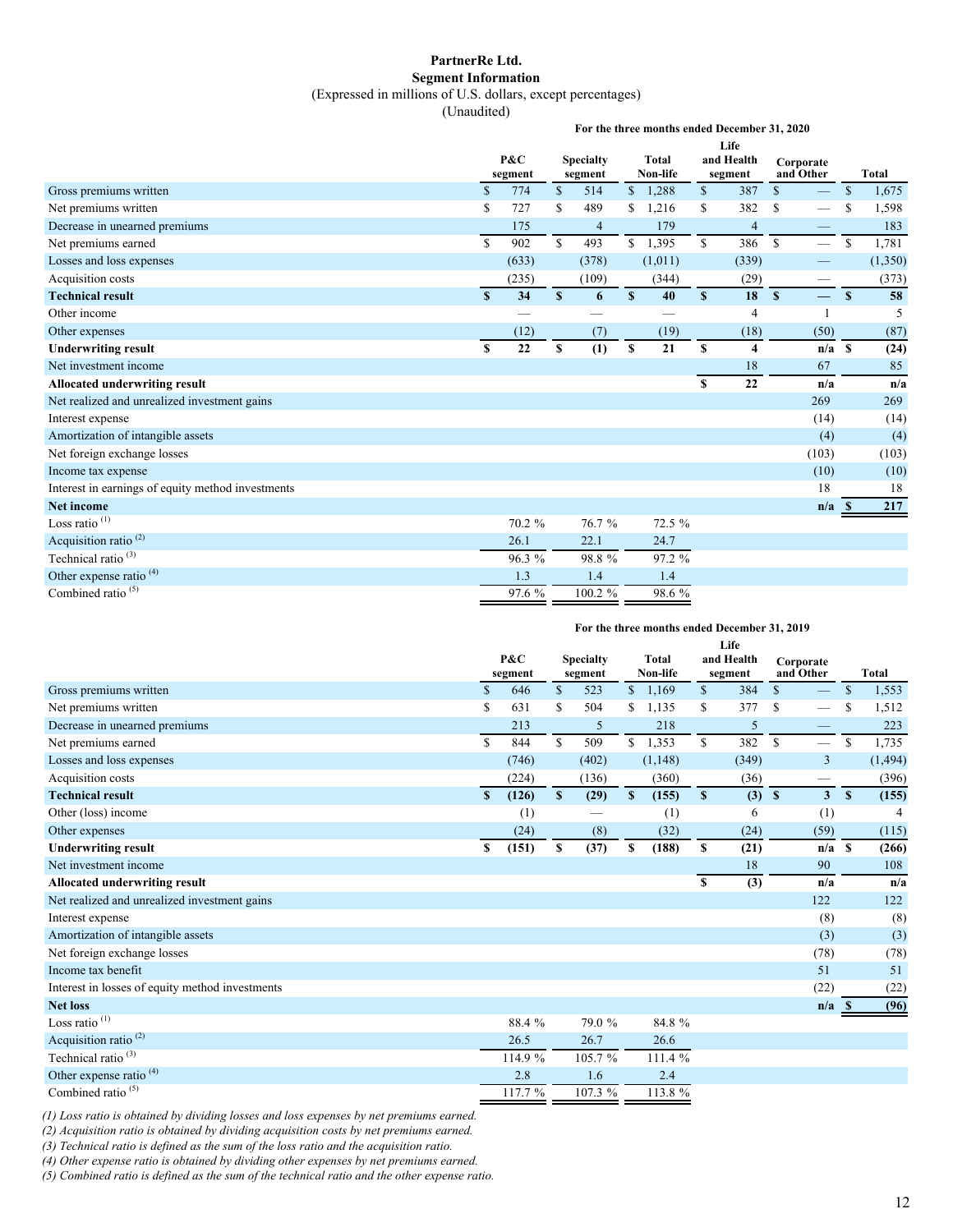### **PartnerRe Ltd. Segment Information**

(Expressed in millions of U.S. dollars, except percentages)

(Unaudited)

|                                                   |             | For the year ended December 31, 2020 |                             |         |              |                   |              |                               |                        |                          |               |              |  |  |
|---------------------------------------------------|-------------|--------------------------------------|-----------------------------|---------|--------------|-------------------|--------------|-------------------------------|------------------------|--------------------------|---------------|--------------|--|--|
|                                                   |             | P&C<br>segment                       | <b>Specialty</b><br>segment |         |              | Total<br>Non-life |              | Life<br>and Health<br>segment | Corporate<br>and Other |                          |               | <b>Total</b> |  |  |
| Gross premiums written                            | $\mathbf S$ | 3,442                                |                             | \$1,935 | $\mathbb{S}$ | 5,377             | $\mathbb{S}$ | 1,499                         | $\mathbb{S}$           |                          | $\mathcal{S}$ | 6,876        |  |  |
| Net premiums written                              | \$          | 3,044                                | S.                          | 1,782   | S            | 4,826             | \$           | 1,475                         | $\mathbf S$            |                          | \$            | 6,301        |  |  |
| Decrease in unearned premiums                     |             | 119                                  |                             | 110     |              | 229               |              | $\overline{7}$                |                        |                          |               | 236          |  |  |
| Net premiums earned                               | \$          | 3,163                                |                             | \$1,892 | $\mathbb{S}$ | 5,055             | \$           | 1,482                         | $\mathbf S$            | $\qquad \qquad$          | \$            | 6,537        |  |  |
| Losses and loss expenses                          |             | (2,389)                              |                             | (1,628) |              | (4,017)           |              | (1,318)                       |                        |                          |               | (5, 335)     |  |  |
| Acquisition costs                                 |             | (784)                                |                             | (470)   |              | (1,254)           |              | (102)                         |                        |                          |               | (1,356)      |  |  |
| <b>Technical result</b>                           | S           | (10)                                 | S                           | (206)   | S            | (216)             | $\mathbf{s}$ | 62                            | $\mathbf{s}$           | $\overline{\phantom{0}}$ | $\mathbf{s}$  | (154)        |  |  |
| Other (loss) income                               |             | (1)                                  |                             |         |              | (1)               |              | 13                            |                        |                          |               | 13           |  |  |
| Other expenses                                    |             | (61)                                 |                             | (26)    |              | (87)              |              | (73)                          |                        | (196)                    |               | (356)        |  |  |
| <b>Underwriting result</b>                        | \$          | (72)                                 | S                           | (232)   | \$           | (304)             | \$           | $\mathbf{2}$                  |                        | $n/a$ \$                 |               | (497)        |  |  |
| Net investment income                             |             |                                      |                             |         |              |                   |              | 68                            |                        | 293                      |               | 361          |  |  |
| <b>Allocated underwriting result</b>              |             |                                      |                             |         |              |                   | $\mathbf{s}$ | 70                            |                        | n/a                      |               | n/a          |  |  |
| Net realized and unrealized investment gains      |             |                                      |                             |         |              |                   |              |                               |                        | 454                      |               | 454          |  |  |
| Interest expense                                  |             |                                      |                             |         |              |                   |              |                               |                        | (39)                     |               | (39)         |  |  |
| Amortization of intangible assets                 |             |                                      |                             |         |              |                   |              |                               |                        | (10)                     |               | (10)         |  |  |
| Net foreign exchange losses                       |             |                                      |                             |         |              |                   |              |                               |                        | (52)                     |               | (52)         |  |  |
| Income tax benefit                                |             |                                      |                             |         |              |                   |              |                               |                        | 13                       |               | 13           |  |  |
| Interest in earnings of equity method investments |             |                                      |                             |         |              |                   |              |                               |                        | 24                       |               | 24           |  |  |
| <b>Net income</b>                                 |             |                                      |                             |         |              |                   |              |                               |                        | n/a                      | - S           | 254          |  |  |
| Loss ratio                                        |             | 75.5 %                               |                             | 86.0%   |              | 79.5 %            |              |                               |                        |                          |               |              |  |  |
| Acquisition ratio                                 |             | 24.8                                 |                             | 24.8    |              | 24.8              |              |                               |                        |                          |               |              |  |  |
| Technical ratio                                   |             | 100.3 %                              |                             | 110.8 % |              | 104.3 %           |              |                               |                        |                          |               |              |  |  |
| Other expense ratio                               |             | 1.9                                  |                             | 1.4     |              | 1.7               |              |                               |                        |                          |               |              |  |  |
| Combined ratio                                    |             | 102.2 %                              |                             | 112.2 % |              | 106.0%            |              |                               |                        |                          |               |              |  |  |

| For the year ended December 31, 2019 |  |  |  |  |
|--------------------------------------|--|--|--|--|
|--------------------------------------|--|--|--|--|

|                                                   |    | P&C<br>segment |              | <b>Specialty</b><br>segment |     | <b>Total</b><br>Non-life |              | Life<br>and Health<br>segment |               | Corporate<br>and Other   |               | <b>Total</b> |
|---------------------------------------------------|----|----------------|--------------|-----------------------------|-----|--------------------------|--------------|-------------------------------|---------------|--------------------------|---------------|--------------|
| Gross premiums written                            |    | \$3,579        |              | \$2,213                     | S   | 5,792                    | $\mathbb{S}$ | 1,493                         | $\mathsf{\$}$ |                          | $\mathbb{S}$  | 7,285        |
| Net premiums written                              | \$ | 3,302          | S.           | 2,137                       | \$. | 5,439                    | \$           | 1,470                         | <sup>\$</sup> |                          | S             | 6,909        |
| Increase in unearned premiums                     |    | (231)          |              | (150)                       |     | (381)                    |              | (3)                           |               | $\overline{\phantom{0}}$ |               | (384)        |
| Net premiums earned                               | S  | 3,071          | $\mathbb{S}$ | 1,987                       | S.  | 5,058                    | \$           | 1,467                         | $\mathbb{S}$  |                          | <sup>\$</sup> | 6,525        |
| Losses and loss expenses                          |    | (2,167)        |              | (1, 496)                    |     | (3,663)                  |              | (1,263)                       |               | $\overline{3}$           |               | (4,923)      |
| Acquisition costs                                 |    | (783)          |              | (523)                       |     | (1,306)                  |              | (149)                         |               |                          |               | (1, 455)     |
| <b>Technical result</b>                           | S  | 121            | S            | (32)                        | S   | 89                       | S            | 55                            | $\mathbf{s}$  | $\mathbf{3}$             | $\mathbf{s}$  | 147          |
| Other (loss) income                               |    | (1)            |              |                             |     | (1)                      |              | 15                            |               |                          |               | 15           |
| Other expenses                                    |    | (80)           |              | (28)                        |     | (108)                    |              | (69)                          |               | (193)                    |               | (370)        |
| <b>Underwriting result</b>                        | S  | 40             | \$           | (60)                        | \$  | (20)                     | \$           | 1                             |               | $n/a \quad S$            |               | (208)        |
| Net investment income                             |    |                |              |                             |     |                          |              | 72                            |               | 377                      |               | 449          |
| Allocated underwriting result                     |    |                |              |                             |     |                          | $\mathbf{s}$ | 73                            |               | n/a                      |               | n/a          |
| Net realized and unrealized investment gains      |    |                |              |                             |     |                          |              |                               |               | 887                      |               | 887          |
| Interest expense                                  |    |                |              |                             |     |                          |              |                               |               | (40)                     |               | (40)         |
| Loss on redemption of debt                        |    |                |              |                             |     |                          |              |                               |               | (15)                     |               | (15)         |
| Amortization of intangible assets                 |    |                |              |                             |     |                          |              |                               |               | (12)                     |               | (12)         |
| Net foreign exchange losses                       |    |                |              |                             |     |                          |              |                               |               | (87)                     |               | (87)         |
| Income tax expense                                |    |                |              |                             |     |                          |              |                               |               | (53)                     |               | (53)         |
| Interest in earnings of equity method investments |    |                |              |                             |     |                          |              |                               |               | 16                       |               | 16           |
| Net income                                        |    |                |              |                             |     |                          |              |                               |               | n/a                      | - S           | 937          |
| Loss ratio                                        |    | 70.6 %         |              | 75.3 %                      |     | 72.4 %                   |              |                               |               |                          |               |              |
| Acquisition ratio                                 |    | 25.5           |              | 26.3                        |     | 25.8                     |              |                               |               |                          |               |              |
| Technical ratio                                   |    | 96.1%          |              | 101.6 %                     |     | 98.2 %                   |              |                               |               |                          |               |              |
| Other expense ratio                               |    | 2.6            |              | 1.4                         |     | 2.1                      |              |                               |               |                          |               |              |
| Combined ratio                                    |    | 98.7 %         |              | 103.0 %                     |     | 100.3 %                  |              |                               |               |                          |               |              |
|                                                   |    |                |              |                             |     |                          |              |                               |               |                          |               |              |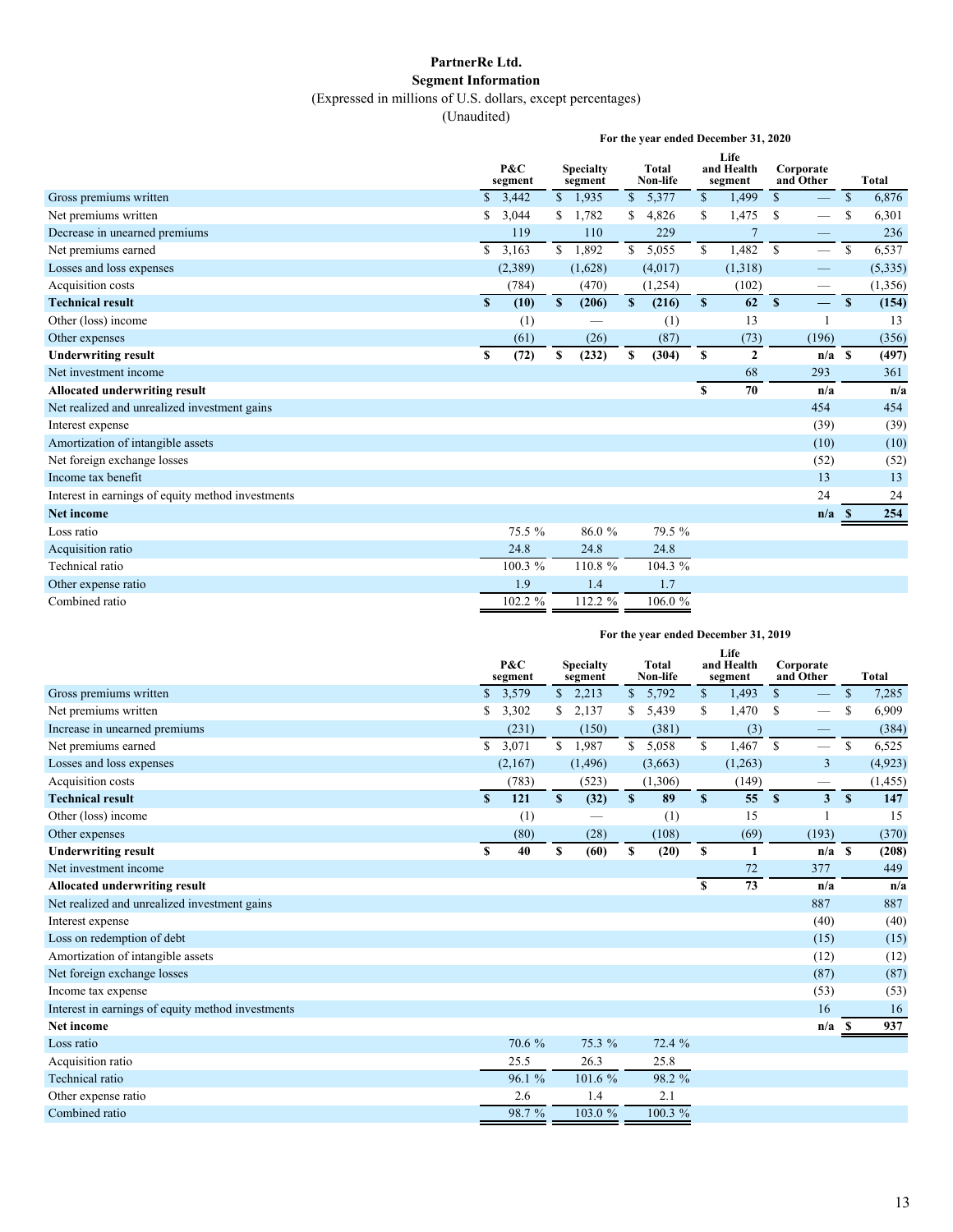#### **PartnerRe Ltd. Investment Portfolio**

(Expressed in thousands of U.S. dollars, except percentages)

(Unaudited)

|                                                                                     |               | <b>December 31, 2020</b> |                          | December 31, 2019          |                                                                                                                                                                                                                                                                                                                                                                                                                                                                                                                                                       |
|-------------------------------------------------------------------------------------|---------------|--------------------------|--------------------------|----------------------------|-------------------------------------------------------------------------------------------------------------------------------------------------------------------------------------------------------------------------------------------------------------------------------------------------------------------------------------------------------------------------------------------------------------------------------------------------------------------------------------------------------------------------------------------------------|
| Investments:                                                                        |               |                          |                          |                            |                                                                                                                                                                                                                                                                                                                                                                                                                                                                                                                                                       |
| <b>Fixed maturities</b>                                                             |               |                          |                          |                            |                                                                                                                                                                                                                                                                                                                                                                                                                                                                                                                                                       |
| U.S. government                                                                     | S             | 1,096,133                | $7\%$ \$                 | 877,196                    | $6\frac{9}{6}$                                                                                                                                                                                                                                                                                                                                                                                                                                                                                                                                        |
| U.S. government sponsored enterprises                                               |               | 1,313,407                | $\overline{7}$           | 544,520                    | 3                                                                                                                                                                                                                                                                                                                                                                                                                                                                                                                                                     |
| U.S. states, territories and municipalities                                         |               | 137,968                  |                          | 157,234                    | $\overline{\phantom{a}}$                                                                                                                                                                                                                                                                                                                                                                                                                                                                                                                              |
| Non-U.S. sovereign government, supranational and government related                 |               | 2,180,762                | 12                       | 3,255,154                  | 20                                                                                                                                                                                                                                                                                                                                                                                                                                                                                                                                                    |
| Corporate bonds                                                                     |               | 3,341,854                | 19                       | 2,662,089                  | 16                                                                                                                                                                                                                                                                                                                                                                                                                                                                                                                                                    |
| Mortgage/asset-backed securities                                                    |               | 4,716,256                | 27                       | 3,184,521                  | $20\,$                                                                                                                                                                                                                                                                                                                                                                                                                                                                                                                                                |
| Total fixed maturities                                                              |               | 12,786,380               | 73                       | 10,680,714                 | 66                                                                                                                                                                                                                                                                                                                                                                                                                                                                                                                                                    |
| Short-term investments                                                              |               | 416,350                  | $\overline{2}$           | 1,003,421                  | 6                                                                                                                                                                                                                                                                                                                                                                                                                                                                                                                                                     |
| Equities                                                                            |               | 1,496,441                | 8                        | 1,295,164                  | 8                                                                                                                                                                                                                                                                                                                                                                                                                                                                                                                                                     |
| Investments in real estate                                                          |               | 67,980                   | $\overline{\phantom{0}}$ | 71,834                     | $\qquad \qquad \overline{\qquad \qquad }% \qquad \overline{\qquad \qquad }% \qquad \overline{\qquad \qquad }% \qquad \overline{\qquad \qquad }% \qquad \qquad \overline{\qquad \qquad }% \qquad \qquad \overline{\qquad \qquad }% \qquad \qquad \overline{\qquad \qquad }% \qquad \qquad \overline{\qquad \qquad }% \qquad \qquad \overline{\qquad \qquad }% \qquad \qquad \overline{\qquad \qquad }% \qquad \qquad \overline{\qquad \qquad }% \qquad \qquad \overline{\qquad \qquad }% \qquad \qquad \overline{\qquad \qquad }% \qquad \qquad \over$ |
| Other invested assets <sup>(1)</sup>                                                |               | 2,967,738                | 17                       | 3,266,009                  | 20                                                                                                                                                                                                                                                                                                                                                                                                                                                                                                                                                    |
| <b>Total investments</b>                                                            | S             | 17,734,889               | $100\%$                  | $\mathbf{s}$<br>16,317,142 | 100 %                                                                                                                                                                                                                                                                                                                                                                                                                                                                                                                                                 |
| Cash and cash equivalents                                                           |               | 2,350,833                |                          | 1,484,463                  |                                                                                                                                                                                                                                                                                                                                                                                                                                                                                                                                                       |
| Total investments and cash and cash equivalents                                     |               | 20,085,722               |                          | 17,801,605                 |                                                                                                                                                                                                                                                                                                                                                                                                                                                                                                                                                       |
| <b>Maturity distribution:</b>                                                       |               |                          |                          |                            |                                                                                                                                                                                                                                                                                                                                                                                                                                                                                                                                                       |
| One year or less                                                                    | <sup>\$</sup> | 1,563,748                | $12 \%$ \$               | 1,673,912                  | $14\%$                                                                                                                                                                                                                                                                                                                                                                                                                                                                                                                                                |
| More than one year through five years                                               |               | 3,346,398                | 25                       | 3,276,078                  | 29                                                                                                                                                                                                                                                                                                                                                                                                                                                                                                                                                    |
| More than five years through ten years                                              |               | 1,915,703                | 15                       | 2,939,624                  | 25                                                                                                                                                                                                                                                                                                                                                                                                                                                                                                                                                    |
| More than ten years                                                                 |               | 1,660,625                | 13                       | 610,000                    | 5                                                                                                                                                                                                                                                                                                                                                                                                                                                                                                                                                     |
| Subtotal                                                                            |               | 8,486,474                | $\overline{65}$          | 8,499,614                  | $\overline{73}$                                                                                                                                                                                                                                                                                                                                                                                                                                                                                                                                       |
| Mortgage/asset-backed securities                                                    |               | 4,716,256                | 35                       | 3,184,521                  | 27                                                                                                                                                                                                                                                                                                                                                                                                                                                                                                                                                    |
| Total fixed maturities and short-term investments                                   | $\mathbf{s}$  | 13,202,730               | 100 %                    | $\mathbf{s}$<br>11,684,135 | 100 %                                                                                                                                                                                                                                                                                                                                                                                                                                                                                                                                                 |
| Credit quality by market value (Total fixed maturities and short-term investments): |               |                          |                          |                            |                                                                                                                                                                                                                                                                                                                                                                                                                                                                                                                                                       |
| <b>AAA</b>                                                                          | $\mathbf S$   | 1,845,444                | 14 $%$ \$                | 2,986,519                  | 26 %                                                                                                                                                                                                                                                                                                                                                                                                                                                                                                                                                  |
| AA                                                                                  |               | 7,663,467                | 58                       | 5,739,019                  | 49                                                                                                                                                                                                                                                                                                                                                                                                                                                                                                                                                    |
| $\mathbf{A}$                                                                        |               | 1,694,276                | 13                       | 1,706,119                  | 14                                                                                                                                                                                                                                                                                                                                                                                                                                                                                                                                                    |
| <b>BBB</b>                                                                          |               | 1,362,247                | 10                       | 931,082                    | 8                                                                                                                                                                                                                                                                                                                                                                                                                                                                                                                                                     |
| <b>Below Investment Grade/Unrated</b>                                               |               | 637,296                  | 5                        | 321,396                    | 3                                                                                                                                                                                                                                                                                                                                                                                                                                                                                                                                                     |
|                                                                                     | S             | 13,202,730               | $100 \%$                 | $\mathbf{s}$<br>11,684,135 | $100\%$                                                                                                                                                                                                                                                                                                                                                                                                                                                                                                                                               |
| Expected average duration                                                           |               |                          | $2.3$ Yrs                |                            | $2.7$ Yrs                                                                                                                                                                                                                                                                                                                                                                                                                                                                                                                                             |
| Average yield to maturity at market                                                 |               |                          | 1.6 $%$                  |                            | 2.8 %                                                                                                                                                                                                                                                                                                                                                                                                                                                                                                                                                 |
| Average credit quality                                                              |               |                          | AA                       |                            | AA                                                                                                                                                                                                                                                                                                                                                                                                                                                                                                                                                    |

*(1) Other invested assets at December 31, 2020 and December 31, 2019 include \$0.9 billion and \$1.4 billion, respectively, of U.S. bank loans managed under an externally managed mandate, with net sales of U.S. bank loans during 2020 of \$0.5 billion. The mandate primarily invests in U.S. floating rate, first lien, senior secured broadly syndicated loans with a focus on facility sizes greater than \$300 million. The weighted average credit rating as at December 31, 2020 was BB-/B+ with the single largest issuer being 2.2% of the Company's bank loan portfolio.*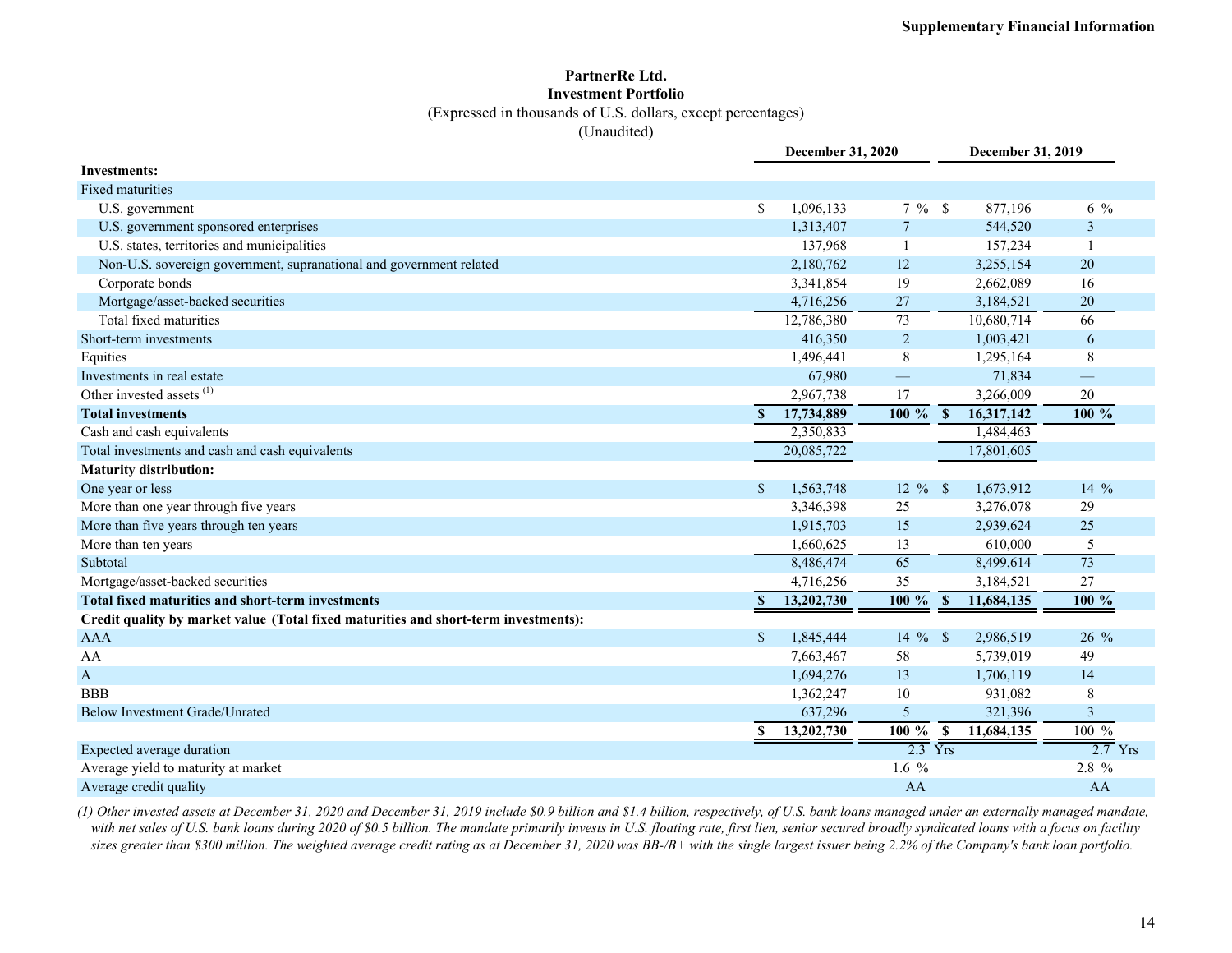### **PartnerRe Ltd. Distribution of Corporate Bonds**

(Expressed in thousands of U.S. dollars, except percentages)

(Unaudited)

**December 31, 2020**

|                                                    |              | <b>Fair Value</b> |              | Percentage of<br><b>Fair Value of</b><br><b>Corporate Bonds</b> |              | Percentage to<br><b>Invested Assets</b><br>and cash |              | Largest single issuer<br>as a percentage of<br><b>Invested Assets</b><br>and cash |              |                                               |              |              |
|----------------------------------------------------|--------------|-------------------|--------------|-----------------------------------------------------------------|--------------|-----------------------------------------------------|--------------|-----------------------------------------------------------------------------------|--------------|-----------------------------------------------|--------------|--------------|
| <b>Distribution by sector - Corporate bonds</b>    |              |                   |              |                                                                 |              |                                                     |              |                                                                                   |              |                                               |              |              |
| Financial                                          | S.           | 1,469,001         |              | 43.9 %                                                          |              | $7.3\%$                                             |              | $0.5\%$                                                                           |              |                                               |              |              |
| Consumer cyclical                                  |              | 324,150           |              | 9.7                                                             |              | 1.6                                                 |              | 0.4                                                                               |              |                                               |              |              |
| Energy                                             |              | 271,092           |              | 8.1                                                             |              | 1.3                                                 |              | 0.2                                                                               |              |                                               |              |              |
| Industrial                                         |              | 256,670           |              | 7.7                                                             |              | 1.3                                                 |              | 0.2                                                                               |              |                                               |              |              |
| Insurance                                          |              | 250,265           |              | 7.5                                                             |              | 1.2                                                 |              | 0.4                                                                               |              |                                               |              |              |
| Consumer non-cyclical                              |              | 212,095           |              | 6.3                                                             |              | 1.1                                                 |              | 0.2                                                                               |              |                                               |              |              |
| <b>Utilities</b>                                   |              | 202,325           |              | 6.1                                                             |              | 1.0                                                 |              | 0.2                                                                               |              |                                               |              |              |
| Real estate and real estate investment trusts      |              | 179,775           |              | 5.4                                                             |              | 0.9                                                 |              | 0.2                                                                               |              |                                               |              |              |
| Communications                                     |              | 99,357            |              | 3.0                                                             |              | 0.5                                                 |              | 0.2                                                                               |              |                                               |              |              |
| Technology                                         |              | 36,788            |              | 1.1                                                             |              | 0.2                                                 |              | 0.1                                                                               |              |                                               |              |              |
| Basic materials                                    |              | 23,376            |              | 0.7                                                             |              | 0.1                                                 |              | 0.1                                                                               |              |                                               |              |              |
| Longevity and mortality bonds                      |              | 16,530            |              | 0.5                                                             |              | 0.1                                                 |              | 0.1                                                                               |              |                                               |              |              |
| Other                                              |              | 430               |              |                                                                 |              |                                                     |              |                                                                                   |              |                                               |              |              |
| <b>Total Corporate bonds</b>                       | <b>S</b>     | 3,341,854         |              | 100.0 %                                                         |              | 16.6 %                                              |              |                                                                                   |              |                                               |              |              |
| Finance sector - Corporate bonds                   |              |                   |              |                                                                 |              |                                                     |              |                                                                                   |              |                                               |              |              |
| <b>Banks</b>                                       | $\mathbb{S}$ | 839,168           |              | 25.1%                                                           |              | 4.2 $\frac{9}{6}$                                   |              |                                                                                   |              |                                               |              |              |
| Investment banking and brokerage                   |              | 258,349           |              | 7.7                                                             |              | 1.3                                                 |              |                                                                                   |              |                                               |              |              |
| Other                                              |              | 371,484           |              | 11.1                                                            |              | 1.8                                                 |              |                                                                                   |              |                                               |              |              |
| <b>Total finance sector - Corporate bonds</b>      | -S           | 1,469,001         |              | 43.9 %                                                          |              | 7.3 %                                               |              |                                                                                   |              |                                               |              |              |
|                                                    |              | <b>AAA</b>        |              | AA                                                              |              | $\mathbf{A}$                                        |              | <b>BBB</b>                                                                        |              | <b>Non-Investment</b><br><b>Grade/Unrated</b> |              | <b>Total</b> |
| Credit quality of finance sector - Corporate bonds |              |                   |              |                                                                 |              |                                                     |              |                                                                                   |              |                                               |              |              |
| <b>Banks</b>                                       | $\mathbb{S}$ |                   | $\mathbb{S}$ | 127,966                                                         | $\mathbb{S}$ | 322,129                                             | $\mathbb{S}$ | 350,150                                                                           | $\mathbb{S}$ | 38,923                                        | $\mathbb{S}$ | 839,168      |
| Investment banking and brokerage                   |              |                   |              | 3,055                                                           |              | 42,051                                              |              | 191,629                                                                           |              | 21,614                                        |              | 258,349      |
| Other                                              |              |                   |              | 71,200                                                          |              | 180,817                                             |              | 45,177                                                                            |              | 74,290                                        |              | 371,484      |
| <b>Total finance sector - Corporate bonds</b>      | S            |                   |              | 202,221                                                         | \$.          | 544,997                                             | \$           | 586,956                                                                           | \$.          | 134,827                                       |              | 1,469,001    |
| % of total                                         |              | $-$ %             |              | 13.8 %                                                          |              | 37.1 %                                              |              | 40.0 $%$                                                                          |              | 9.1%                                          |              | 100.0 %      |

*Concentration of investment risk - The top 10 Corporate bond issuers account for 22.4% of the Company's total corporate bonds. The single largest issuer accounts for 2.9% of the Company's total Corporate bonds and is included in the Financial sector above.*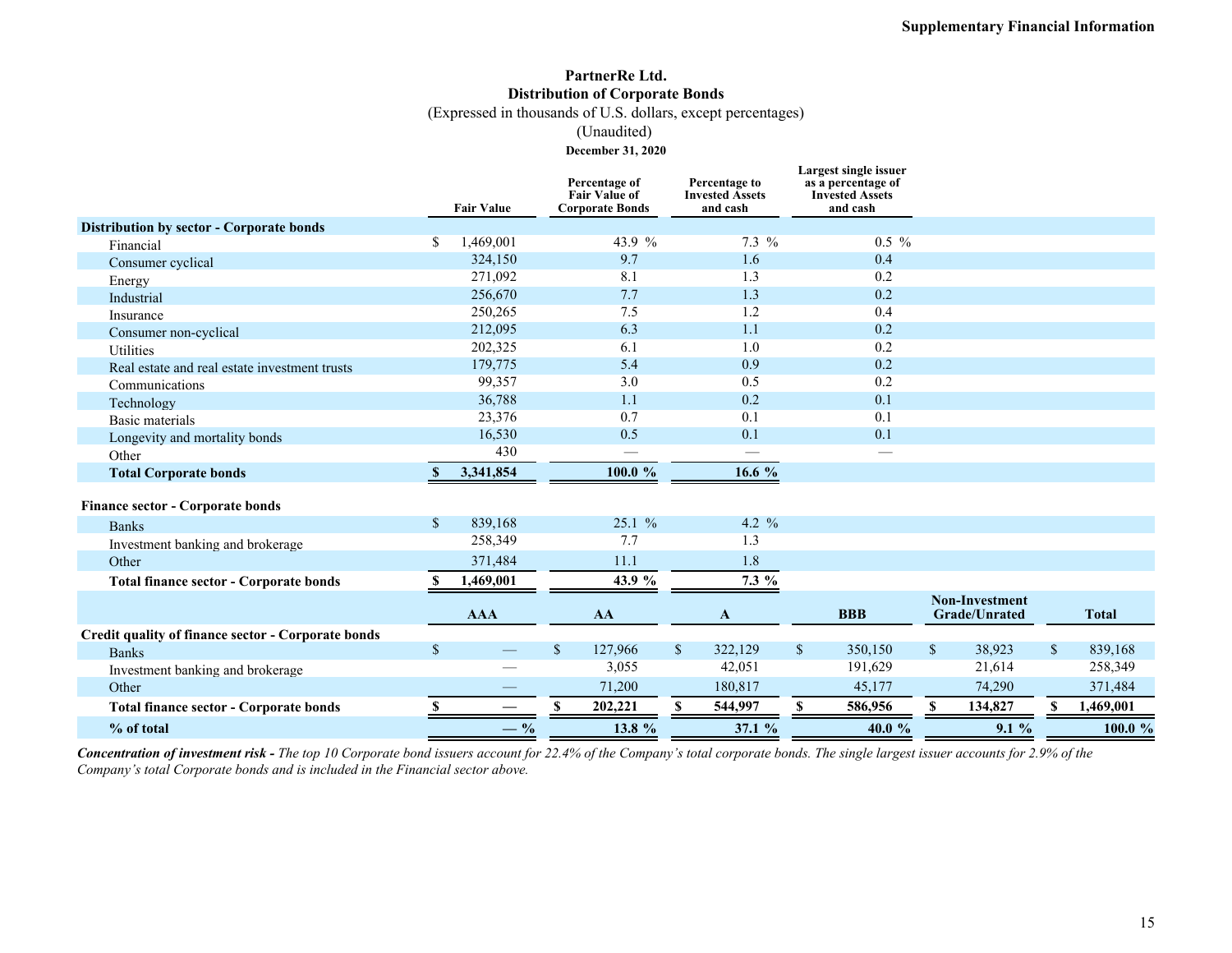### **PartnerRe Ltd. Composition of Net Investment Income and Net Realized and Unrealized Investment Gains**

(Expressed in thousands of U.S. dollars, except percentages)

(Unaudited)

|                                                                                                      |   | For the three months ended |               |                          | For the year ended       |             |               |                          |  |  |  |
|------------------------------------------------------------------------------------------------------|---|----------------------------|---------------|--------------------------|--------------------------|-------------|---------------|--------------------------|--|--|--|
|                                                                                                      |   | <b>December 31, 2020</b>   |               | <b>December 31, 2019</b> | <b>December 31, 2020</b> |             |               | <b>December 31, 2019</b> |  |  |  |
| <b>Fixed maturities</b>                                                                              | S | 70,017                     | <sup>\$</sup> | 81,880                   | <sup>\$</sup>            | 290,259     | <sup>\$</sup> | 379,939                  |  |  |  |
| Short-term investments and cash and cash equivalents                                                 |   | 1,485                      |               | 6,944                    |                          | 12,000      |               | 26,981                   |  |  |  |
| Equities, investments in real estate, funds held and other                                           |   | 25,310                     |               | 31,268                   |                          | 109,606     |               | 81,100                   |  |  |  |
| Investment expenses                                                                                  |   | (11,766)                   |               | (11, 872)                |                          | (51, 197)   |               | (39, 482)                |  |  |  |
| Net investment income                                                                                |   | 85,046                     |               | 108,220                  | - \$                     | 360,668     | -S            | 448,538                  |  |  |  |
| Net realized investment gains on fixed maturities and short-term investments                         |   | 13,528                     | - S           | 21,849                   | -S                       | 24,828      | -S            | 243,508                  |  |  |  |
| Net realized investment gains on equities                                                            |   | 9,765                      |               | 304                      |                          | 21,538      |               | 6,545                    |  |  |  |
| Net realized investment gains (losses) on other invested assets                                      |   | 3,663                      |               | (8,642)                  |                          | (30, 436)   |               | 830                      |  |  |  |
| Net realized investment gains                                                                        |   | $26,956$ \$                |               | 13,511                   | $\mathbf{s}$             | $15,930$ \$ |               | 250,883                  |  |  |  |
| Change in net unrealized investment gains (losses) on fixed maturities and short-term investments \$ |   | 6,429                      | -S            | $(72, 277)$ \$           |                          | 219,946 \$  |               | 190,343                  |  |  |  |
| Change in net unrealized investment gains on equities                                                |   | 148,586                    |               | 158,908                  |                          | 167,456     |               | 403,011                  |  |  |  |
| Change in net unrealized investment gains on other invested assets                                   |   | 91,000                     |               | 24,249                   |                          | 58,452      |               | 44,441                   |  |  |  |
| Net other realized and unrealized investment gains (losses)                                          |   | 2,155                      |               | 734                      |                          | (1,346)     |               | 969                      |  |  |  |
| Change in net unrealized investment gains                                                            | S | 248,170 \$                 |               | 111,614                  | S                        | 444,508     | -S            | 638,764                  |  |  |  |
| Impairment loss on investments in real estate                                                        |   | (6,119)                    |               | (2,977)                  |                          | (6,119)     |               | (2,977)                  |  |  |  |
| Net realized and unrealized investment gains                                                         |   | 269,007                    |               | 122,148                  | S                        | 454,319     | -S            | 886,670                  |  |  |  |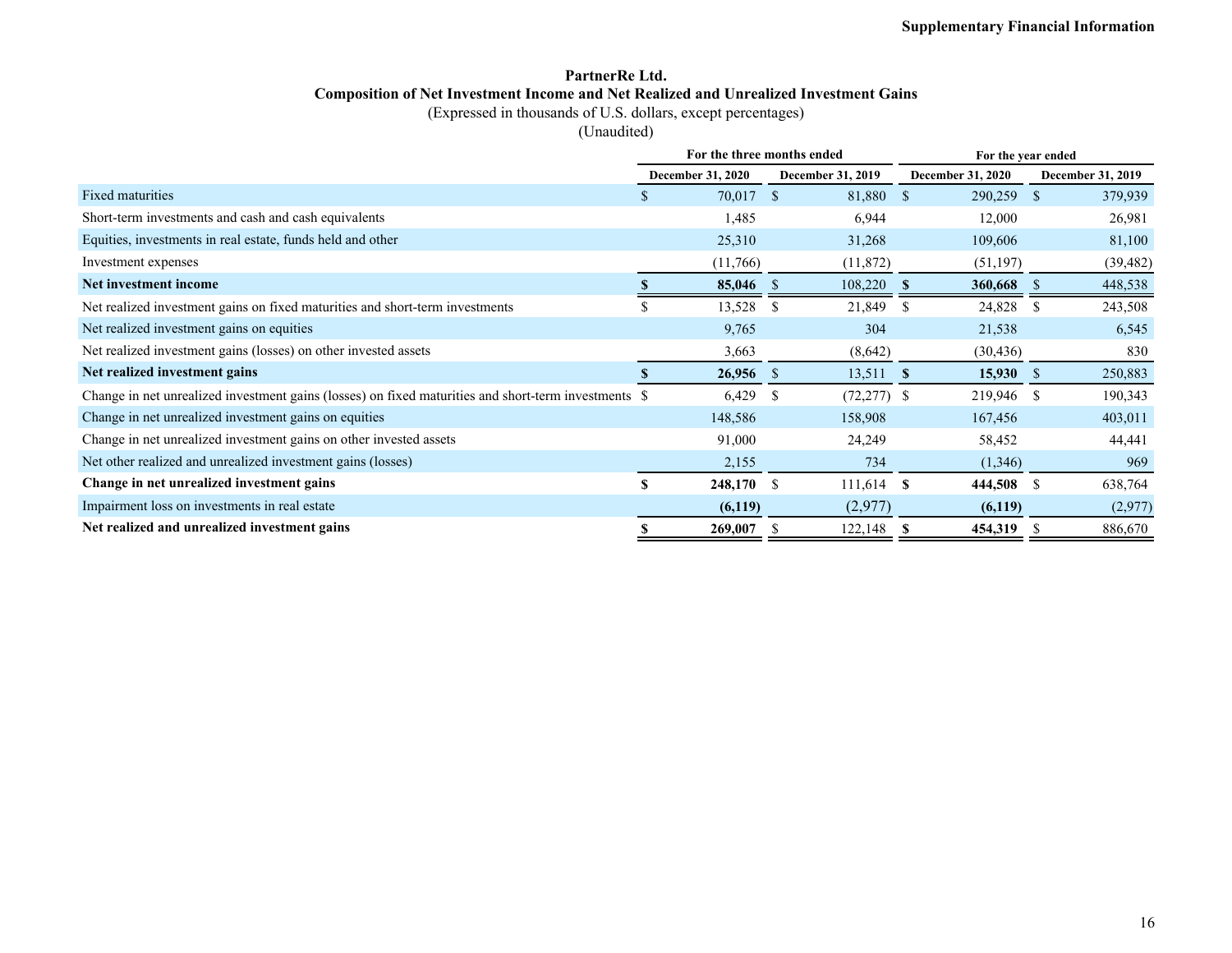#### **PartnerRe Ltd. Analysis of Non-Life Reserves** (Expressed in thousands of U.S. dollars) (Unaudited)

|                                                             |    | As at and for the three months ended |               |            |               |                   | As at and for the year ended |             |  |  |  |  |
|-------------------------------------------------------------|----|--------------------------------------|---------------|------------|---------------|-------------------|------------------------------|-------------|--|--|--|--|
|                                                             |    | December 31, 2020                    |               |            |               | December 31, 2020 | December 31, 2019            |             |  |  |  |  |
| Reconciliation of beginning and ending non-life reserves:   |    |                                      |               |            |               |                   |                              |             |  |  |  |  |
| Gross liability at beginning of period                      | \$ | 11,133,368                           | <sup>\$</sup> | 9,910,360  | <sup>\$</sup> | 10,363,383        | -S                           | 9,895,376   |  |  |  |  |
| Reinsurance recoverable at beginning of period              |    | (771, 787)                           |               | (681, 458) |               | (754, 795)        |                              | (850, 946)  |  |  |  |  |
| Net liability at beginning of period                        |    | 10,361,581                           |               | 9,228,902  |               | 9,608,588         |                              | 9,044,430   |  |  |  |  |
| Net incurred losses related to: $(1)(2)$                    |    |                                      |               |            |               |                   |                              |             |  |  |  |  |
| Current year                                                |    | 1,013,819                            |               | 1,219,970  |               | 3,945,248         |                              | 3,716,988   |  |  |  |  |
| Prior years                                                 |    | (3,101)                              |               | (74, 605)  |               | 71,456            |                              | (56, 848)   |  |  |  |  |
|                                                             |    | 1,010,718                            |               | 1,145,365  |               | 4,016,704         |                              | 3,660,140   |  |  |  |  |
| Net losses paid                                             |    | (951, 257)                           |               | (877, 343) |               | (3,232,604)       |                              | (3,090,670) |  |  |  |  |
| Retroactive reinsurance recoverable <sup>(2)</sup>          |    |                                      |               | (81,013)   |               |                   |                              | (81, 013)   |  |  |  |  |
| Effects of foreign exchange rate changes and other          |    | 191,949                              |               | 192,677    |               | 220,303           |                              | 75,701      |  |  |  |  |
| Net liability at end of period                              |    | 10,612,991                           |               | 9,608,588  |               | 10,612,991        |                              | 9,608,588   |  |  |  |  |
| Reinsurance recoverable at end of period                    |    | 782,330                              |               | 754,795    |               | 782,330           |                              | 754,795     |  |  |  |  |
| Gross liability at end of period                            |    | 11,395,321                           | S             | 10,363,383 | S             | 11,395,321        | S                            | 10,363,383  |  |  |  |  |
| Breakdown of gross liability at end of period:              |    |                                      |               |            |               |                   |                              |             |  |  |  |  |
| Case reserves                                               | \$ | 4,646,633                            | <sup>\$</sup> | 4,203,052  | <sup>\$</sup> | 4,646,633         | -S                           | 4,203,052   |  |  |  |  |
| Additional case reserves                                    |    | 171,381                              |               | 158,220    |               | 171,381           |                              | 158,220     |  |  |  |  |
| Incurred but not reported reserves                          |    | 6,577,307                            |               | 6,002,111  |               | 6,577,307         |                              | 6,002,111   |  |  |  |  |
| Gross liability at end of period                            |    | 11,395,321                           | S             | 10,363,383 | <b>S</b>      | 11,395,321        | -S                           | 10,363,383  |  |  |  |  |
| Gross liability at end of period by Non-life segment:       |    |                                      |               |            |               |                   |                              |             |  |  |  |  |
| P&C                                                         |    | 7,937,823                            |               | 7,254,366  |               | 7,937,823         |                              | 7,254,366   |  |  |  |  |
| Specialty                                                   |    | 3,457,498                            |               | 3,109,017  |               | 3,457,498         |                              | 3,109,017   |  |  |  |  |
| Gross liability at end of period                            |    | 11,395,321                           |               | 10,363,383 | -S            | 11,395,321        | $\mathbf{s}$                 | 10,363,383  |  |  |  |  |
| Unrecognized time value of non-life reserves <sup>(3)</sup> | S  | 120,908                              | S             | 421,749    | S             | 120,908           | S                            | 421,749     |  |  |  |  |

*(1) Net incurred losses include favorable loss development of \$3 million during the three months and year ended December 31, 2019, which are allocated to Corporate and Other. Non-life reserves allocated to Corporate and Other totaled \$6 million at December 31, 2019. There were no incurred losses or non-life reserves allocated to Corporate and Other during 2020.*

*(2) In the fourth quarter of 2019, the Company entered into a loss portfolio transfer agreement transferring 100% of liabilities, including profit commissions, related to its wholesale managing general agent portfolio. As a result of the transaction, the Company recorded a reinsurance recoverable of \$81 million and a related deferred gain of \$14 million, which was included in Accounts payable, accrued expenses*  and other in the Consolidated Balance Sheet at December 31, 2019. In the fourth quarter of 2020, the Company completed a business transfer to extinguish the liabilities and derecognize the related assets. As a *result, the full deferred gain was recognized within Losses and loss expenses in the Consolidated Statement of Operations.*

*(3) The unrecognized time value, or discount, is the difference between the undiscounted liability for non-life reserves recorded and the discounted amount of these reserves. This discount is calculated by applying appropriate risk-free rates by currency and duration to the underlying non-life reserves.*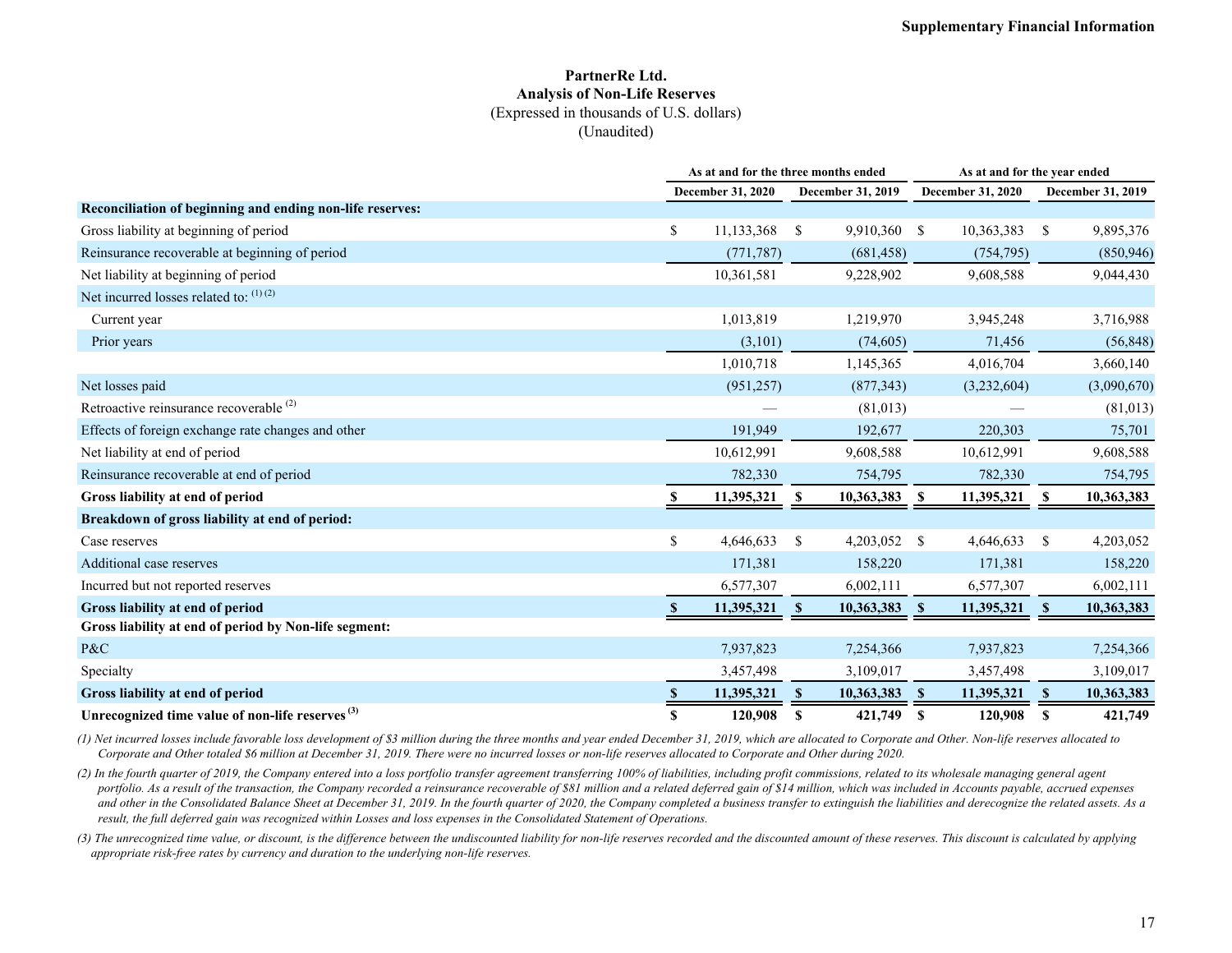#### **PartnerRe Ltd. Analysis of Life and Health Reserves** (Expressed in thousands of U.S. dollars) (Unaudited)

|                                                                  | As at and for the three months ended |           |              |                          |              | As at and for the year ended |                          |             |  |  |
|------------------------------------------------------------------|--------------------------------------|-----------|--------------|--------------------------|--------------|------------------------------|--------------------------|-------------|--|--|
|                                                                  | <b>December 31, 2020</b>             |           |              | <b>December 31, 2019</b> |              | <b>December 31, 2020</b>     | <b>December 31, 2019</b> |             |  |  |
| Reconciliation of beginning and ending life and health reserves: |                                      |           |              |                          |              |                              |                          |             |  |  |
| Gross liability at beginning of period                           | \$                                   | 2,453,438 | <sup>S</sup> | 2,182,634                | <sup>S</sup> | 2,417,044                    | S                        | 2,198,080   |  |  |
| Reinsurance recoverable at beginning of period                   |                                      | (14, 483) |              | (9,943)                  |              | (16, 183)                    |                          | (11,829)    |  |  |
| Net liability at beginning of period                             |                                      | 2,438,955 |              | 2,172,691                |              | 2,400,861                    |                          | 2,186,251   |  |  |
| Net incurred losses                                              |                                      | 339,648   |              | 348,442                  |              | 1,318,196                    |                          | 1,263,016   |  |  |
| Net losses paid                                                  |                                      | (289,661) |              | (192, 916)               |              | (1,230,383)                  |                          | (1,071,487) |  |  |
| Effects of foreign exchange rate changes and other               |                                      | 179,625   |              | 72,644                   |              | 179,893                      |                          | 23,081      |  |  |
| Net liability at end of period                                   |                                      | 2,668,567 |              | 2,400,861                |              | 2,668,567                    |                          | 2,400,861   |  |  |
| Reinsurance recoverable at end of period                         |                                      | 35,662    |              | 16,183                   |              | 35,662                       |                          | 16,183      |  |  |
| Gross liability at end of period                                 |                                      | 2,704,229 |              | 2,417,044                |              | 2,704,229                    |                          | 2,417,044   |  |  |
| Life value in force $(1)$                                        | S                                    | 289,000   |              | 290,900                  | -S           | 289,000                      | S                        | 290,900     |  |  |

*(1) The life value in force (Life VIF) is the value that will emerge from life policies over time that is not recognized in the Company's tangible book value. The Company's Life VIF is calculated on a going concern basis and is the sum of: (i) present value of future profits which represents the net present value of projected after-tax cash flows net of Life reserves, net of deferred acquisition costs and gross of value of business acquired; (ii) cost of economic capital; (iii) frictional costs; (iv) time value of options and guarantees; and (v) cost of non-economic excess encumbered capital.*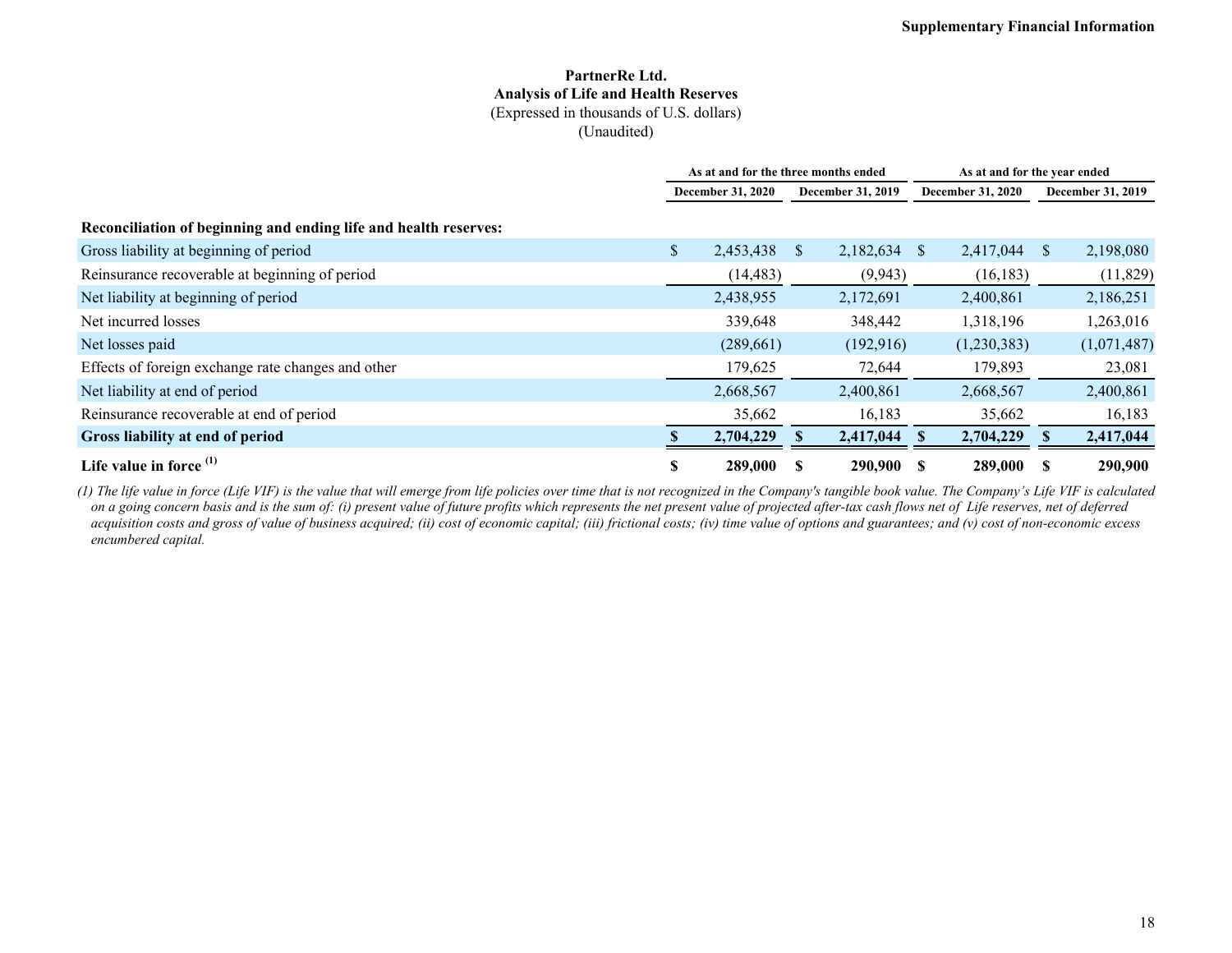#### **PartnerRe Ltd. Natural Catastrophe Probable Maximum Losses (PMLs)** (Expressed in millions of U.S. dollars) (Unaudited)

#### **Single occurrence estimated net PML exposure**

|                         |            |                        | <b>December 31, 2020</b>                               |  |  |  |  |  |  |  |
|-------------------------|------------|------------------------|--------------------------------------------------------|--|--|--|--|--|--|--|
| Zone                    | Peril      | $1-in-250$<br>year PML | $1-in-500$<br>year PML<br>(Earthquake)<br>perils only) |  |  |  |  |  |  |  |
| U.S. Southeast          | Hurricane  | 828<br>\$              |                                                        |  |  |  |  |  |  |  |
| U.S. Northeast          | Hurricane  | 811                    |                                                        |  |  |  |  |  |  |  |
| U.S. Gulf Coast         | Hurricane  | 744                    |                                                        |  |  |  |  |  |  |  |
| Caribbean               | Hurricane  | 245                    |                                                        |  |  |  |  |  |  |  |
| Europe                  | Windstorm  | 469                    |                                                        |  |  |  |  |  |  |  |
| Japan                   | Typhoon    | 394                    |                                                        |  |  |  |  |  |  |  |
| California              | Earthquake |                        | 1,105<br>756 \$                                        |  |  |  |  |  |  |  |
| Japan                   | Earthquake | 499                    | 566                                                    |  |  |  |  |  |  |  |
| Australia               | Earthquake | 298                    | 413                                                    |  |  |  |  |  |  |  |
| New Zealand             | Earthquake | 287                    | 427                                                    |  |  |  |  |  |  |  |
| <b>British Columbia</b> | Earthquake | 170                    | 344                                                    |  |  |  |  |  |  |  |

*The PML estimates are pre-tax and net of retrocession and reinstatement premiums. The peril zones in this disclosure are major peril zones for the industry. The Company has exposures in other peril zones that can potentially generate losses greater than the PML estimates in this disclosure.*

*For more information regarding cautionary language related to the Natural Catastrophe PML disclosure and the forward-looking statements, as well as uncertainties and limitations*  associated with certain assumptions and the methodology used, refer to the Company's natural catastrophe PML information and definitions in the Company's Annual Report on Form 20-F *for the year ended December 31, 2020 (see Risk Management—Natural Catastrophe PML in Item 4 of the 20-F).*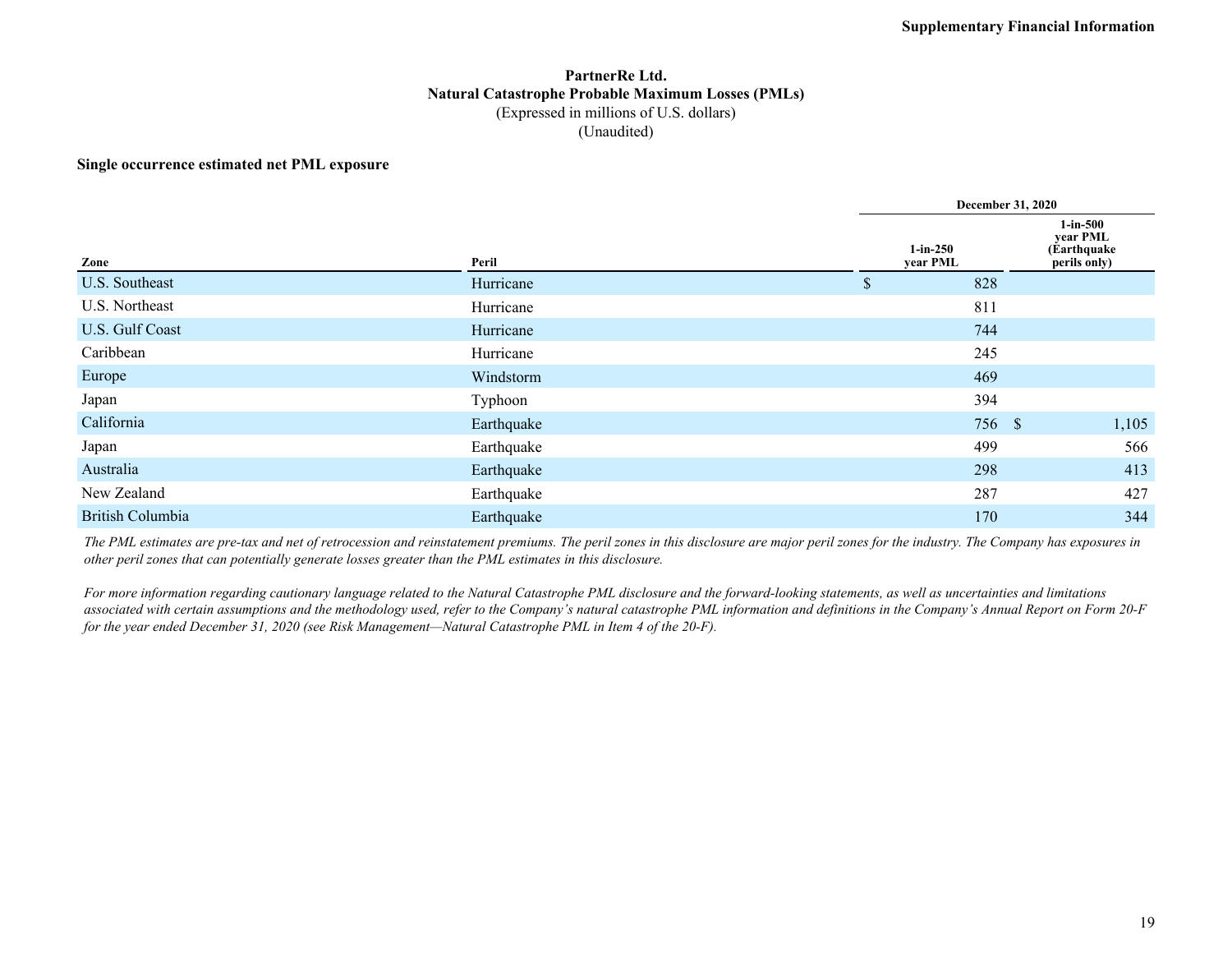### **PartnerRe Ltd. Return on Common Shareholder's Equity (ROE)**

(Expressed in thousands of U.S. dollars, except percentages)

(Unaudited)

|                                                      |         | For the three months ended |            |                          | For the vear ended |                          |                          |                      |  |  |
|------------------------------------------------------|---------|----------------------------|------------|--------------------------|--------------------|--------------------------|--------------------------|----------------------|--|--|
|                                                      |         | <b>December 31, 2020</b>   |            | <b>December 31, 2019</b> |                    | <b>December 31, 2020</b> | <b>December 31, 2019</b> |                      |  |  |
|                                                      |         | ROE <sup>(1)</sup>         |            | ROE <sup>(1)</sup>       |                    | ROE <sup>(1)</sup>       |                          | $ROE$ <sup>(1)</sup> |  |  |
| Net income (loss) attributable to common shareholder | 203,906 | 12.4%                      | (107, 785) | $(6.5)\%$                | 205,858            | $5.1\%$                  | 890,332                  | $14.4\%$             |  |  |

*(1) ROE is calculated as net income or loss attributable to common shareholder divided by average common shareholder's equity, annualized for the quarter. The following is the average common shareholder's equity calculated using the sum of the beginning of period and end of period common shareholder's equity divided by two.*

|                                                    | For the three months ended |                          |  |                          | For the year ended |                          |  |                          |  |  |
|----------------------------------------------------|----------------------------|--------------------------|--|--------------------------|--------------------|--------------------------|--|--------------------------|--|--|
| Calculation of average common shareholder's equity |                            | <b>December 31, 2020</b> |  | <b>December 31, 2019</b> |                    | <b>December 31, 2020</b> |  | <b>December 31, 2019</b> |  |  |
| Beginning of period common shareholder's equity    |                            | 6,431,684                |  | 6,638,780                |                    | 6,565,942 \$             |  | 5,812,287                |  |  |
| End of period common shareholder's equity          |                            | 6.689.756                |  | 6.565.942                |                    | 6,689,756 \$             |  | 6,565,942                |  |  |
| Average common shareholder's equity                |                            | 6,560,720                |  | 6,602,361                |                    | 6,627,849                |  | 6,189,115                |  |  |